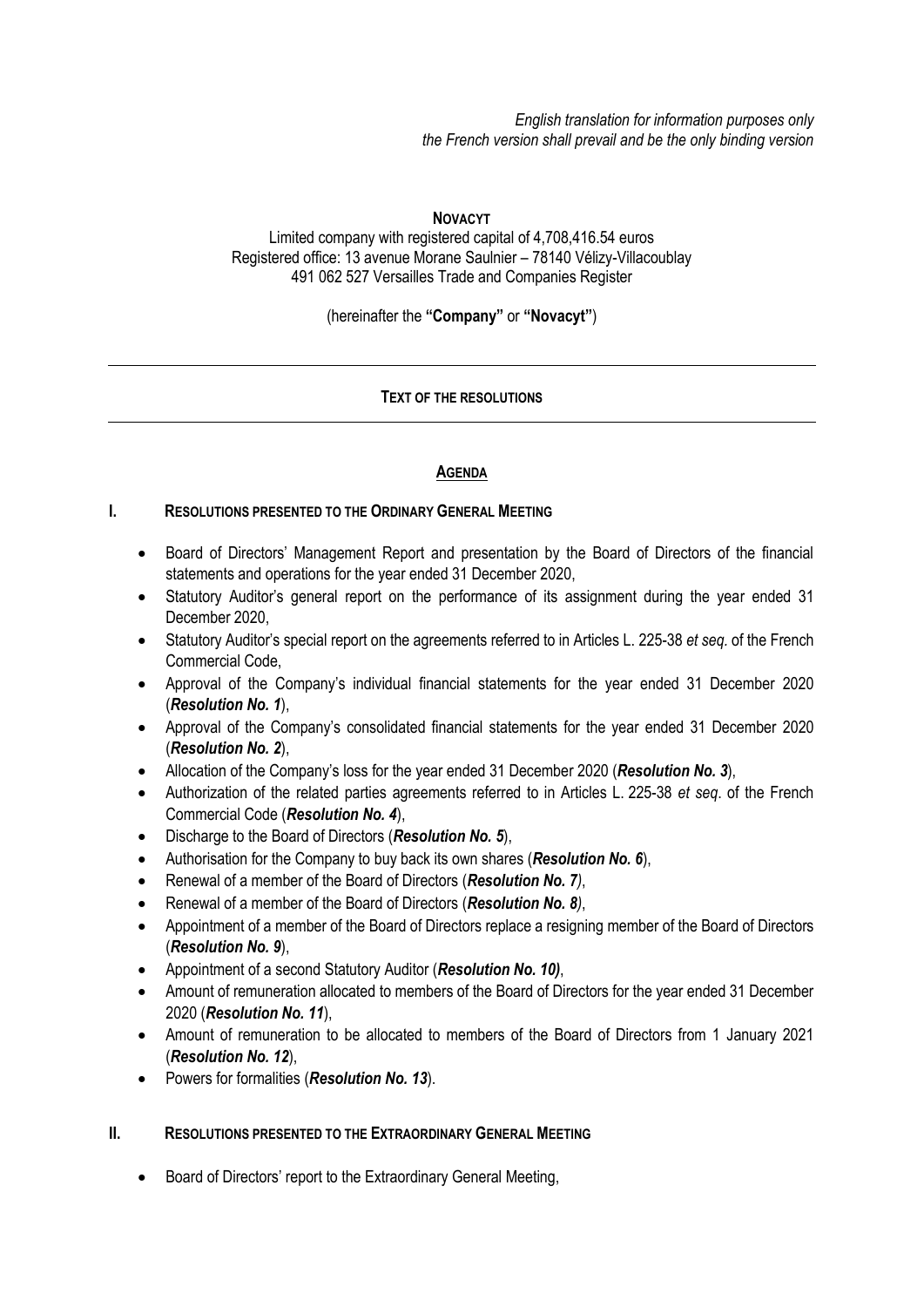- Statutory Auditor's special reports,
- Amendment of article 11 of the Articles of Association (*Resolution No 14*),
- Amendment of article 18 of the Articles of Association (*Resolution No.15*),
- Delegation of authority granted to the Board of Directors for the purpose of allocating free shares, existing or new, for the benefit of employees of the Company and of related companies and corporate officers (*Resolution No. 16)*,
- Delegation of authority granted to the Board of Directors for the purpose of granting options to subscribe for and/or purchase shares of the Company, to corporate officers and employees of the Company or of companies in the group, involving the waiver by shareholders of their preferential subscription right to shares issued following the exercise of subscription options (*Resolution No. 17*),
- Overall limit on delegations relating to free shares and subscription or purchase options (*Resolution No. 18*),
- Delegation of authority to the Board of Directors for the purpose of issuing ordinary shares of the Company and/or transferable securities giving access to the share capital of the Company, with cancellation of shareholders' preferential subscription rights in favour of specific categories of persons (*Resolution No. 19*),
- Delegation of authority to the Board of Directors for the purpose of issuing ordinary shares of the Company and/or transferable securities giving access to the share capital of the Company, with cancellation of shareholders' preferential subscription rights through an offer referred to in Article L411-2 of the Monetary and Financial Code (private placements) (*Resolution No. 20)*,
- Delegation of authority to the Board of Directors for the purpose of issuing ordinary shares and/or transferable securities giving immediate and/or deferred access to the capital of the Company, with cancellation of shareholders' preferential subscription rights and public offerings (*Resolution No. 21*),
- Delegation of authority to the Board of Directors for the purpose of issuing ordinary shares of the Company and/or transferable securities giving access to the share capital of the Company, with preferential subscription rights (*Resolution No. 22)*,
- Authorisation to the Board of Directors, in the event of a capital increase, with or without shareholders' preferential subscription rights, to increase the number of securities to be issued (*Resolution No. 23*),
- Overall ceiling on delegations of authority (*Resolution No. 24*),
- Delegation of authority to the Board of Directors for the purpose of issuing ordinary shares and/or securities giving access to the Company's capital for the benefit of members of a employees' savings plan (*Resolution No. 25*),
- Powers for formalities (*Resolution No. 26*).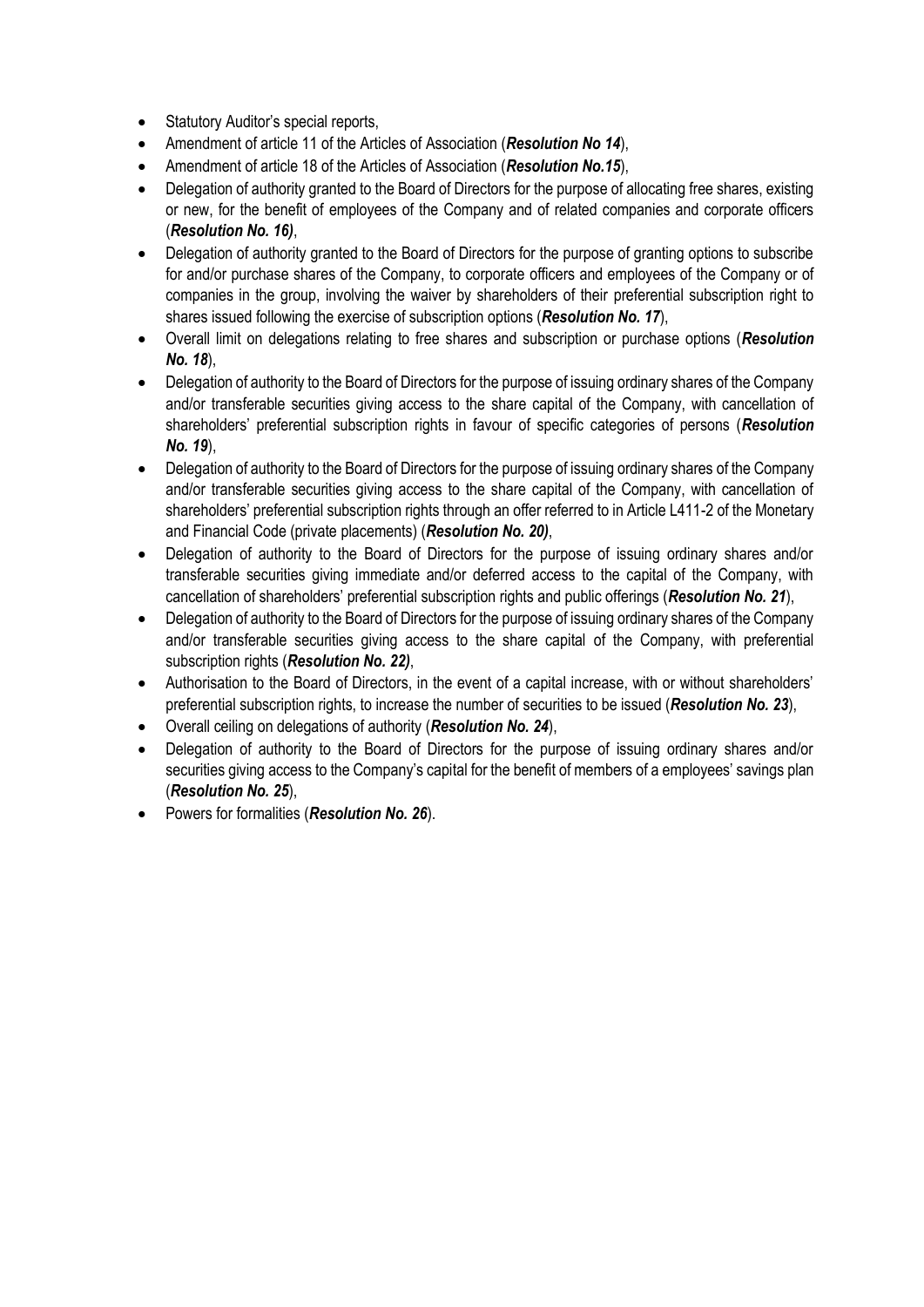# **Text of the resolutions**

#### • **RESOLUTIONS PRESENTED TO THE ORDINARY GENERAL MEETING**

#### *First resolution (Approval of the Company's individual financial statements for the year ended 31 December 2020)*

The General Meeting, ruling under the quorum and majority conditions of ordinary general meetings, having deliberated on the basis of (i) the Board of Directors' Management Report for the year ended 31 December 2020, (ii) the Board of Directors' report to the General Meeting and (iii) the Statutory Auditor's general report on the Company's individual financial statements for the year ended 31 December 2020,

**approves** the operations reflected in the annual financial statements or summarised in those reports, as well as the parent Company's individual financial statements for the year ended 31 December 2020 as presented by the Board of Directors, and which show a net accounting loss of 2,561,562 euros.

Approves the expenditures referred to in Articles 39-4 and 223 *quater* of the French General Tax Code amounting to 6,351.33 euros for the year ended 31 December 2020.

# *Second resolution (Approval of the Company's consolidated financial statements for the year ended 31 December 2020)*

The General Meeting, ruling under the quorum and majority conditions of ordinary general meetings, having deliberated on the basis of (i) the Board of Directors' Management Report for the year ended 31 December 2020, (ii) the Board of Directors' report to the General Meeting and (iii) the Statutory Auditor's general report on the Company's consolidated financial statements for the year ended 31 December 2020, **approves** the operations reflected in the consolidated financial statements or summarised in those reports, as well as the consolidated financial statements for the year ended 31 December 2020 as presented by the Board of Directors, and which show a profit of 132,423,000 GBP.

#### *Third resolution (Allocation of the Company's loss for the year ended 31 December 2020)*

The General Meeting, ruling under the quorum and majority conditions of ordinary general meetings, having deliberated on the basis of (i) the Board of Directors' report to the General Meeting and (ii) the Statutory Auditor's general report, **resolves** to allocate the net accounting loss of 2,561,562 euros for the year ended 31 December 2020 to the retained earnings account, which now represents an amount of 50,257,848 euros, and resolves not to pay a dividend for the year.

The General Meeting **acknowledges** that no dividend has been paid in respect of the past three financial years.

# *Fourth resolution* (*Authorization of the related-parties' agreements referred to in Articles L. 225-38* et seq*. of the French Commercial Code*)

The General Meeting, ruling under the quorum and majority conditions of ordinary general meetings, having deliberated on the basis of the Statutory Auditor's special report on the agreements falling under Articles L.225-38 *et seq*. of the French Commercial Code, **approves** and/or **ratifies** the conclusions of said report and the agreements mentioned therein pursuant to the provisions of Articles L. 225-38 and L. 225-42 of the French Commercial Code.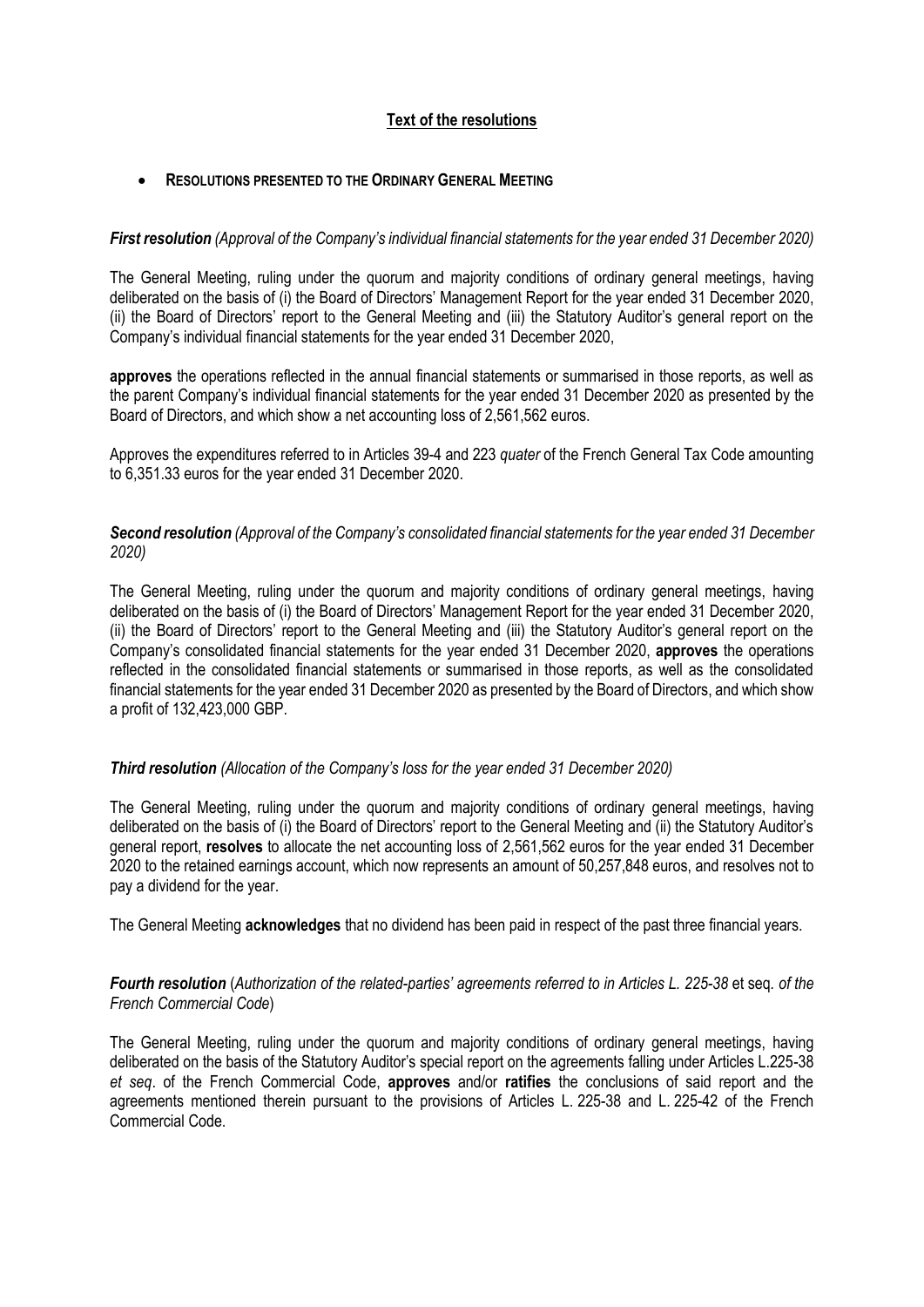*Fifth resolution* (*Discharge to the Board of Directors*) – The General Meeting, ruling under the quorum and majority conditions of ordinary general meetings, accordingly **gives** full and unreserved discharge to the Board of Directors of the Company.

# *Sixth resolution (Authorisation for the Company to buy back its own shares*)

The General Meeting, ruling under the quorum and majority conditions of ordinary general meetings, having deliberated on the basis of the Board of Directors' report, **authorises** the Board, with the power to sub-delegate under the conditions provided for in Articles L. 22-10-62 *et seq*. of the French Commercial Code, to purchase shares of the Company as part of a share buyback programme.

# The Meeting **resolves** that:

- the maximum purchase price per share (excluding fees) is set at 12 euros; and
- the maximum number of shares that may be purchased pursuant to this authorisation shall not exceed 10% of the total number of shares representing the share capital of the Company, which based on the share capital as of September 29<sup>th</sup>, 2021 corresponds to 7,062,624 shares.

The General Meeting **delegates** to the Board of Directors, with the power to sub-delegate under the conditions provided for in Article L. 22-10-62 of the French Commercial Code, in the event of a change in the par value of the share, a capital increase by incorporation of reserves, free allocation of shares, division or consolidation of securities, distribution of reserves or any other asset, amortisation of capital or any other capital transaction, the power to adjust the aforementioned purchase price to take into account the impact of such transactions on the price per share.

The General Meeting **resolves** that the Company's share purchases must meet the following conditions:

- the maximum number of shares that may be purchased pursuant to this authorisation shall not exceed 10% of the total number of shares representing the share capital of the Company or, as regards purchases made with a view to holding and subsequently delivering shares in payment or exchange as part of a merger, spin-off or transfer, 5% of the total number of shares representing the share capital of the Company, it being specified that (i) such ceilings apply to the share capital of the Company that will, where necessary, be adjusted to take into account capital transactions after this Meeting and, (ii) when the shares are purchased to promote liquidity under the conditions defined by the General Regulation of the *Autorité des Marchés Financiers and AIM Rules*, the number of shares taken into account for the calculation of the aforementioned 10% ceiling corresponds to the number of shares purchased less the number of shares sold for the duration of the authorisation; and
- the Company may not, following such purchases hold, at any time whatsoever, directly or indirectly, more than 10% of its own share capital.

The purpose of this authorisation is to allow the Company, in accordance with the applicable legal and regulatory provisions, to:

- (i) hold the shares of the Company that have been purchased and subsequently deliver them in exchange or payment for acquisitions, in compliance with stock market regulations;
- (ii) deliver shares upon the exercise of rights attached to securities giving access to the Company's capital;
- (iii) allocate shares to employees or corporate officers of the Company and its subsidiaries under the conditions set by and in accordance with the procedures provided by law, in particular for the allocation of free shares, profit sharing, stock option plans or company savings plans;
- (iv) ensure liquidity and manage the secondary market for the Company's securities, such management being carried out by an investment services provider acting within the framework of a liquidity contract compliant with the code of ethics recognised by the *Autorité des Marchés Financiers* and AIM;
- (v) cancel all or part of the shares bought back,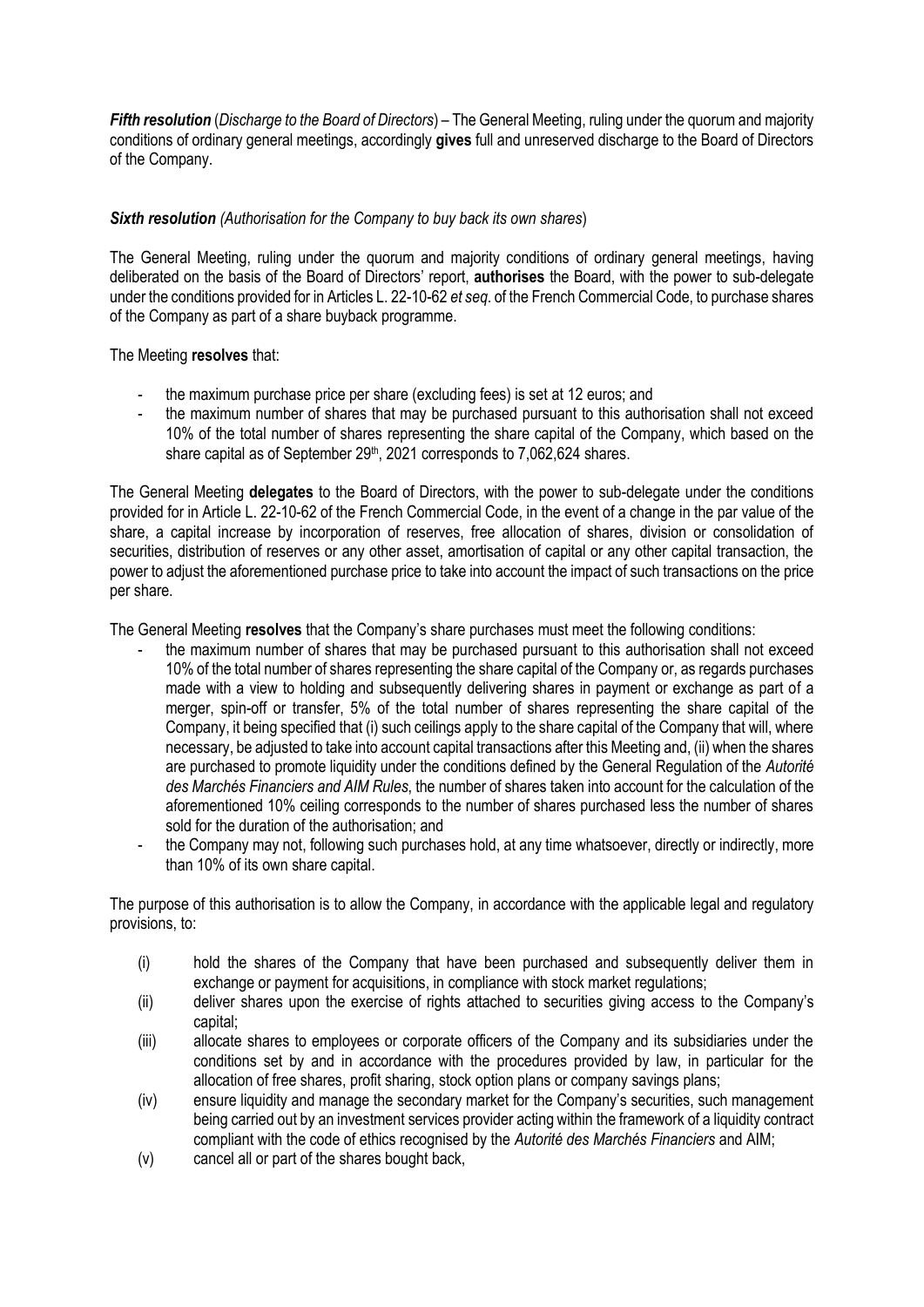(vi) fulfil any other purpose authorised or that may be authorised by law, or recognised or that may be recognised as a market practice by the *Autorité des Marchés Financiers* and AIM; in such cases, the Company shall inform its shareholders by way of a press release.

In addition, the Meeting **grants** all powers to the Board of Directors, with the power to sub-delegate under the conditions provided for in Article L. 22-10-62 of the French Commercial Code, to decide on and implement this authorisation, to specify, where necessary, the terms, and notably to place all orders on the stock market or offmarket, allocate or reassign the shares purchased to the various objectives pursued pursuant to the applicable legal and regulatory provisions, enter into any and all agreements, in particular, with a view to the keeping records of share purchases and sales, carrying out all formalities and filing all declarations with all bodies, in particular the *Autorité des Marchés Financiers* and AIM, and generally, do all necessary for the purpose of carrying out the transactions performed pursuant to this authorisation.

The General Meeting also **confers** all powers to the Board of Directors, if the law or the *Autorité des Marchés Financiers* were to extend or supplement the objectives authorised for share buyback programmes, to extend such programme accordingly and to inform the public, in accordance with the applicable legal and regulatory provisions, of any modifications to the programme.

This authorisation is granted for a period of 18 months from the date of this Meeting.

This authorisation cancels any previous authorisation with the same purpose which has not been acted upon before the date of the Meeting, and in particular the delegation granted under the terms of the -6<sup>th</sup> resolution adopted by the combined general meeting dated 29 September 2020.

# *Seventh resolution (Renewal of a member of the Board of Directors)*

The General Meeting, ruling under the quorum and majority conditions of ordinary general meetings, and acknowledging that the term of office as member of the Board of Directors of Mr: Jean-Pierre Crinelli expires on this day,

**resolves** to renew Mr. Jean-Pierre Crinelli's term of office as Director of the Company for a three year period expiring at the end of the Ordinary General Meeting to be held in 2024 to approve the financial statements for the previous financial year.

#### *Eighth resolution (Renewal of a member of the Board of Directors)*

The General Meeting, ruling under the quorum and majority conditions of ordinary general meetings, and acknowledging that the term of office as member of the Board of Directors of Mr. Andrew Heath expires on this day,

**resolves** to renew Mr. Andrew Heath's term of office as Director of the Company for a three-year period expiring at the end of the Ordinary General Meeting to be held in 2024 to approve the financial statements for the previous financial year.

# *Ninth resolution (Appointment of a member of the Board of Directors replace a resigning member of the Board of Directors)*

The General Meeting, ruling under the quorum and majority conditions of ordinary general meetings, acknowledging that M. Anthony Dyer has resigned from his duties as director with legal effect on September 29, 2021,

**resolves** to appoint Mr. James McCarthy as new Director of the Company in replacement of M. Anthony Dyer, for a three year period expiring at the end of the Ordinary General Meeting to be held in 2024 to approve the financial statements for the previous financial year.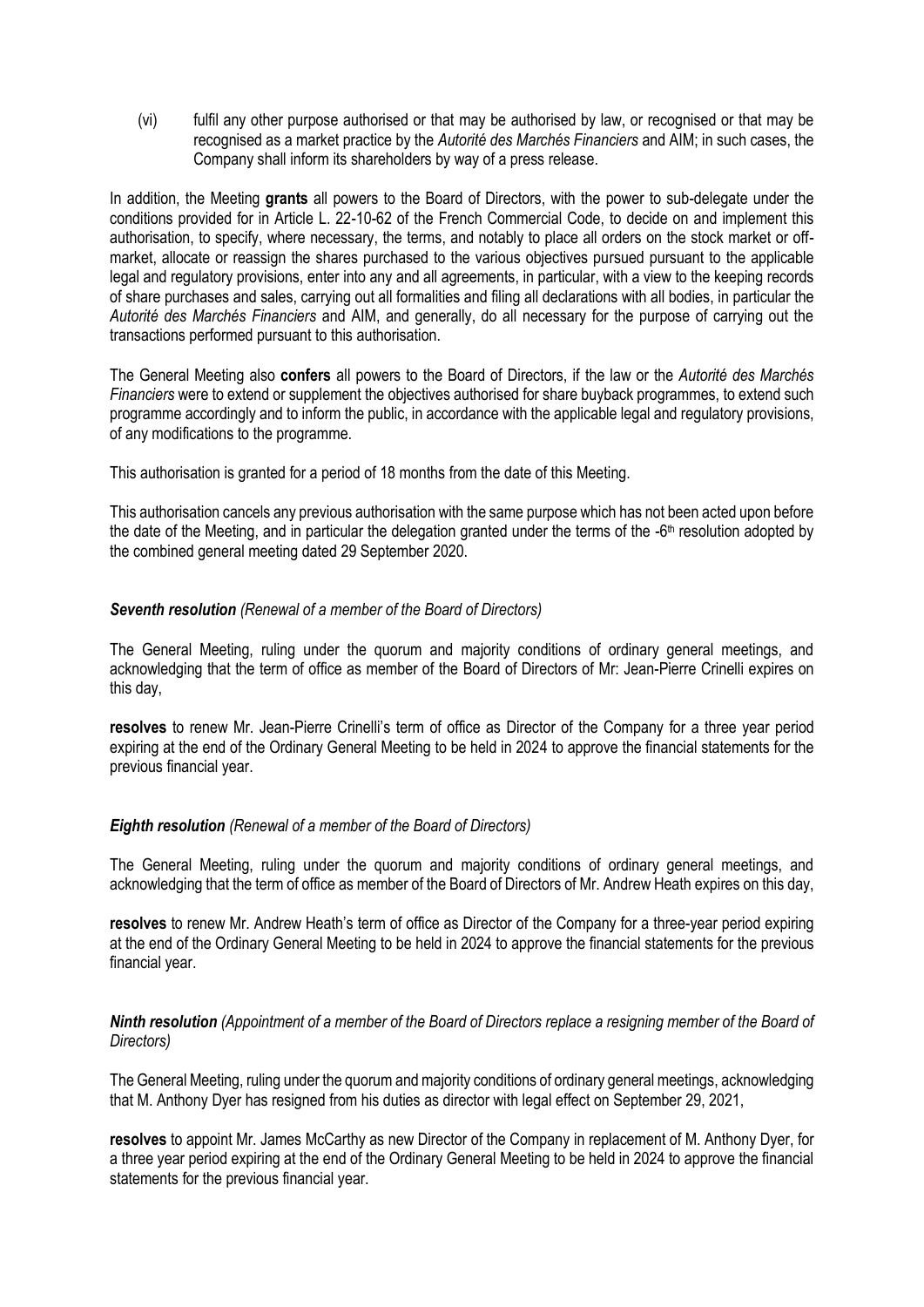## *Tenth resolution (Appointment of a second Statutory Auditor)*

The General Meeting, ruling under the quorum and majority conditions of ordinary general meetings,

**Decides** to appoint **Alberis Audit**, 2, rue Colmar – 92400 Courbevoie, as second statutory auditor, for a period of six years ending at the close of the Ordinary General Meeting of Shareholders to be held in 2027 to approve the financial statements for the previous year.

*Eleventh resolution (Amount of remuneration allocated to members of the Board of Directors for the year ended 31 December 2020)*

The General Meeting, ruling under the quorum and majority conditions of ordinary general meetings, on the basis the Board of Directors' report, **resolves** to ratify the amount of aggregate annual remuneration paid to Directors for 2020 financial year, namely the global sum of 264,510.72 euros.

*Twelfth resolution (Amount of remuneration to be allocated to members of the Board of Directors from 1 January 2021)*

The General Meeting, ruling under the quorum and majority conditions of ordinary general meetings, having deliberated on the basis of the Board of Directors' report, **resolves** to set, as from 1 January 2021, the maximum annual aggregate amount of remuneration to be allocated to members of the Board of Directors at 290,000 pounds sterling.

The General Meeting authorises the Board of Directors to distribute all or part of this sum among its members according to the terms it will set.

This decision which is applicable to the current financial year will be maintained during subsequent financial years until a further decision is made.

#### *Thirteenth resolution (Powers for formalities)*

The General Meeting **gives** full powers to the bearer of the original, a copy or an extract of these minutes to complete all legal formalities.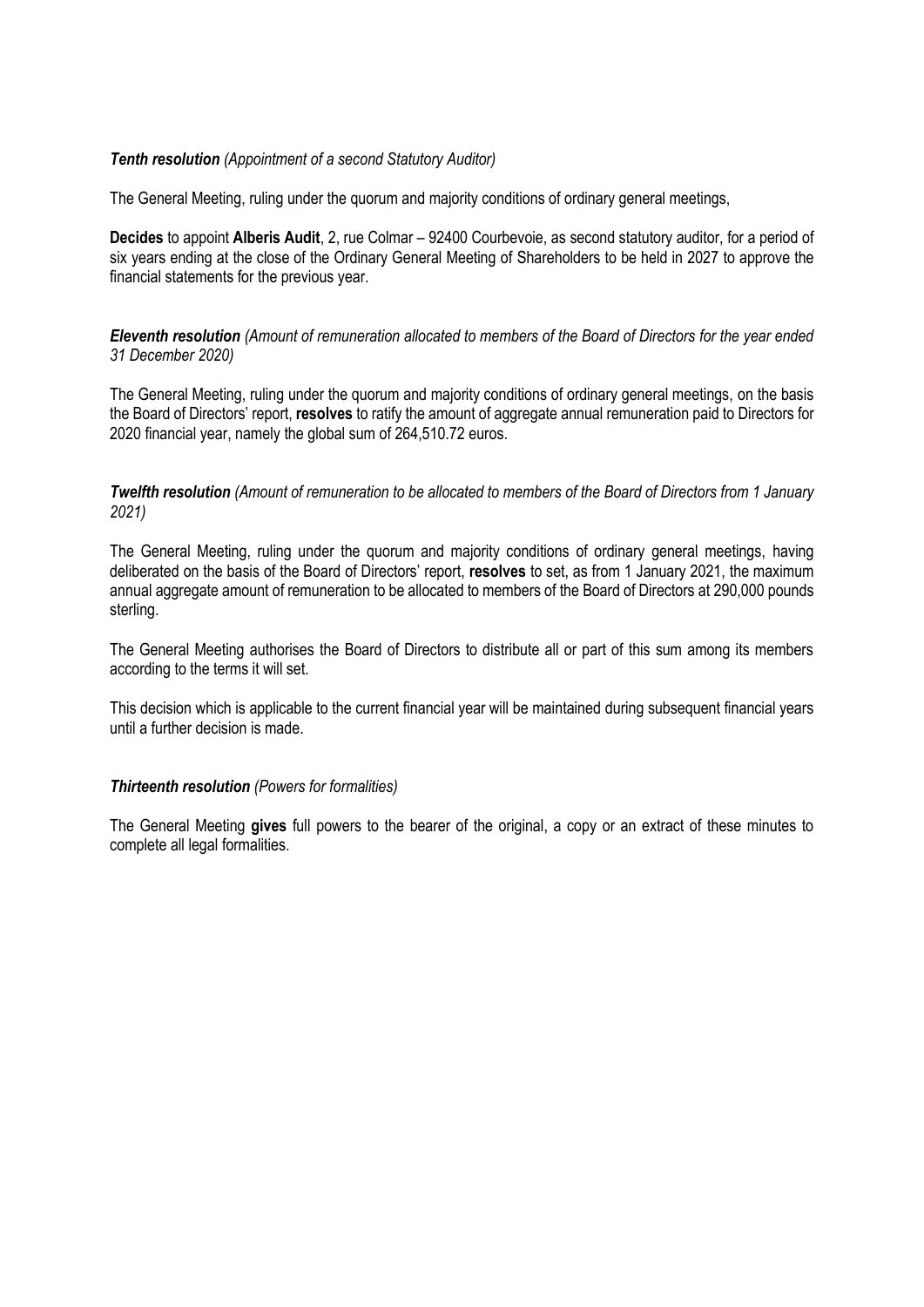#### - **RESOLUTIONS PRESENTED TO THE EXTRAORDINARY GENERAL MEETING**

*Fourteenth resolution (Amendment of article 11 of the Articles of Association)*

The General Meeting, ruling under the quorum and majority conditions of extraordinary general meetings, on the basis of the Board of Directors' report,

Decides to amend article 11 of the Company Articles of Association to provide that the number of directors which exceeds 70 years old shall not exceed the half of the directors in office.

Decides that the 11<sup>th</sup> paragraph of Article 11 will be drafted as follows:

*"The number of directors who are over 70 years of age may not exceed half of the directors in office. If this limit is exceeded during the term of office, the oldest director is automatically deemed to have resigned at the end of the next shareholders' meeting."*

The rest of Article 11 remains unchanged.

*Fifteenth resolution (Amendment of article 18 of the Articles of Association)*

The General Meeting, ruling under the quorum and majority conditions of extraordinary general meetings, on the basis of the Board of Directors' report,

Decides to amend article 18 of the Company Articles of Association to bring into conformity with the latest legal reforms.

Decides that of Article 18 will be drafted as follows:

*"The company is audited, under the conditions set by law, by one or more statutory auditors who meet the legal conditions of eligibility. When the legal conditions are met, the company must appoint at least two auditors.*

*Each auditor is appointed by the ordinary general meeting.*

*If the ordinary general meeting of shareholders fails to elect an auditor, any shareholder may apply to the courts for the appointment of an auditor, the chairman of the board of directors being duly called. The term of office of the auditor appointed by the court shall end when the ordinary general meeting of shareholders has appointed the auditor or auditors."*

*Sixteenth resolution (Delegation of authority granted to the Board of Directors for the purpose of allocating free shares, existing or new, for the benefit of employees of the Company and of related companies and corporate officers)*

The General Meeting, ruling under the quorum and majority conditions of extraordinary general meetings, on the basis of the Board of Directors' report and the Statutory Auditor's special report, ruling within the framework of Articles L. 225-197-1 *et seq*. of the French Commercial Code:

1. **delegates** to the Board of Directors, with the option of sub-delegation, its powers to allocate, on one or more occasions, existing or new Company shares free of charge to:

- the Company's employees or certain of them;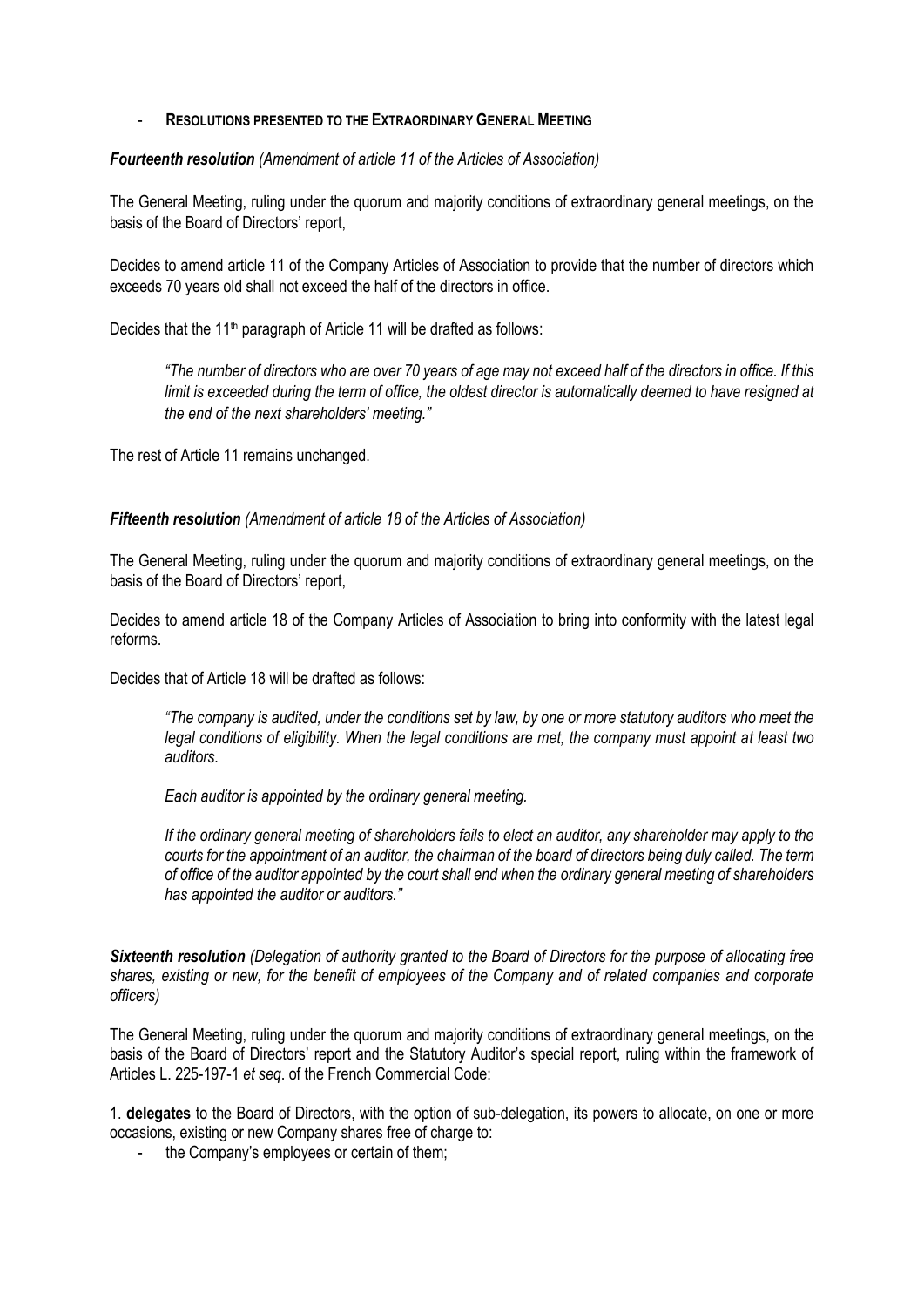- employees of companies in which the Company holds at least 10% of the capital and voting rights are held, directly or indirectly, or certain of them;
- the Chairman of the Board of Directors, the Chief Executive Officer (*directeur général*) and/or the Deputy Chief Executive Officers (*directeurs généraux délégués*) of the Company;

2. **resolves** that, subject to compliance with the overall ceiling referred to in the 18<sup>th</sup> resolution, if it is adopted, the total number of free shares granted under this delegation may not exceed 3% of the capital as of the date of their allocation, it being specified that in any event, the total number of free shares allocated may not exceed 10% of the share capital as of the date of their allocation;

3. **resolves** that the free shares granted under this resolution must be acquired by the Company, if applicable, within the framework of the share buyback programme covered by the sixth resolution above pursuant to Article L. 22-10-62 of the French Commercial Code or any share buyback programmes previously or subsequently applicable.

4. **resolves** that the allocation of shares to their beneficiaries will be definitive at the end of a vesting period of at least one (1) year;

5. **resolves** that the allocation period may be shortened in the event of disability of the beneficiary corresponding to classification in the second or third of the categories provided for in Article L. [341-4 of the French Social Security](https://www.legifrance.gouv.fr/affichCodeArticle.do?cidTexte=LEGITEXT000006073189&idArticle=LEGIARTI000006742597&dateTexte=&categorieLien=cid)  [Code;](https://www.legifrance.gouv.fr/affichCodeArticle.do?cidTexte=LEGITEXT000006073189&idArticle=LEGIARTI000006742597&dateTexte=&categorieLien=cid)

6. **resolves** that a holding period of the shares by the beneficiaries may be established;

7. **acknowleges** that the shares will nevertheless be freely transferable in the event of disability of the beneficiary corresponding to their classification in the aforementioned categories of the French Social Security Code;

8. **acknowledges** that the cumulative duration of the allocation period and the holding period will be at least two (2) years;

9. **acknowledges** that, if the allocation relates to new shares, this authorisation automatically entails, in favour of the beneficiaries of the free shares, the waiver by shareholders of their preferential subscription right;

10. **acknowledges** that, for shares allocated to the Chairman of the Board of Directors, the Chief Executive Officer and/or the Deputy Chief Executive Officers, the Board of Directors must decide (i) either that such shares may not be sold by the interested parties before the termination of their office, or (ii) set the quantity of such shares that they are required to keep in the registered form until the termination of their office:

11. **grants**, to the extent necessary, all powers to the Board of Directors, with the option of subdelegation under the conditions provided for by law and regulations, to implement this resolution and this authorisation, and in particular to:

- set the conditions and, where applicable, the criteria for the allocation of free shares;
- set, under the prevailing legal conditions and limits, the dates on which free allocations will be made;
- decide on the date, even retroactive, from which newly issued ordinary shares will enjoy dividend rights;
- determine the identity of the beneficiaries, the number of ordinary shares allocated to each of them and the terms governing the allocation of free shares;
- determine whether the free shares are to be new or existing shares;
- in the event of the allocation of existing shares, perform or cause to be performed all acts and formalities to proceed with the buyback of existing shares;
- in the event of the allocation of new shares, to make the capital increases, determine the nature and amounts of the sums necessary for the creation of said shares, record the completion of the Company's capital increases resulting from the free allocation of new shares and make the corresponding amendments to the Articles of Association;
- set, where appropriate, the conditions under which the number of ordinary shares allocated will be adjusted in order to preserve the rights of beneficiaries, depending on any transactions bearing on the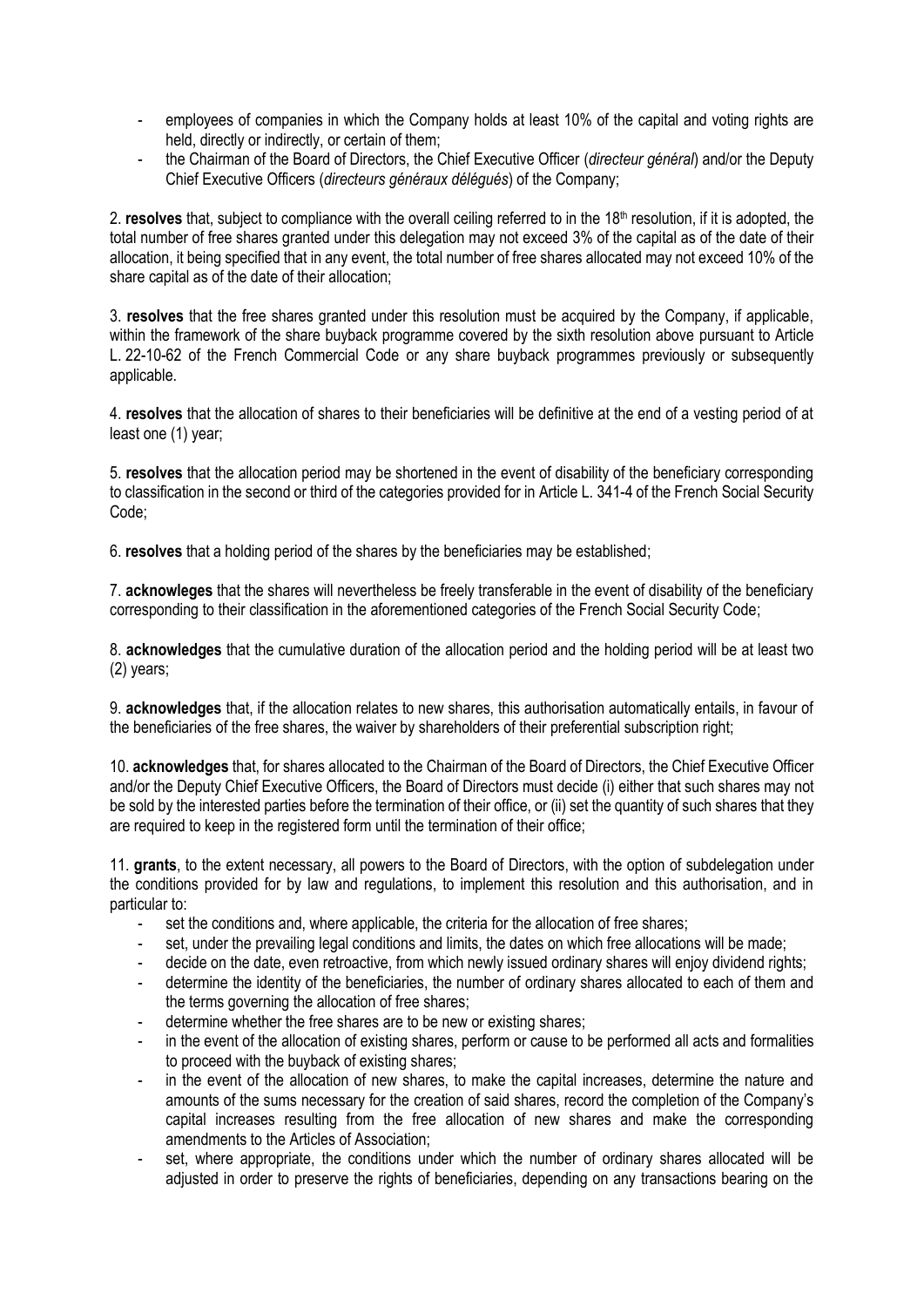Company's capital, it being specified that the shares allocated pursuant to such adjustments will be deemed granted on the same day as the shares initially granted; and

more generally, enter into any and all agreements, draw up all documents, carry out all formalities and make all declarations to all organisations and do whatever is otherwise necessary;

11. **acknowledges** that a special report must inform the General Meeting each year of transactions carried out under the provisions of Articles L 225-197-1 to L. 225-197-3 of the French Commercial Code, in accordance with Article L. 225-197-4 of the French Commercial Code;

12. **sets** the duration of this authorisation at thirty-eight (38) months from this date; and

13. **acknowledges** that this authorisation cancels any previous authorisation with the same purpose which has not been acted upon before the date of the Meeting, and in particular the delegation granted under the terms of the 13<sup>th</sup> resolution adopted by the combined general meeting dated 29 September 2020.

*Seventeenth resolution (Delegation of authority granted to the Board of Directors for the purpose of granting options to subscribe for and/or purchase shares of the Company, to corporate officers and employees of the Company or of companies in the group, involving the waiver by shareholders of their preferential subscription right to shares issued following the exercise of subscription options)*

The General Meeting, ruling under the quorum and majority conditions of extraordinary general meetings, having deliberated on the basis of the Board of Directors' report and the Statutory Auditor's special report, in accordance with the provisions of Articles L. 225-177 *et seq*. of the French Commercial Code,

**1. delegates** to the Board of Directors, with the option of sub-delegation, its powers to grant, on one or more occasions, options to subscribe for or purchase shares of the Company, for the benefit of;

- employees of the Company or certain of them:
- employees of companies in which the Company holds, at least 10% of the capital and voting rights are held, directly or indirectly, or certain of them;
- the Chairman of the Board of Directors, the Chief Executive Officer (*directeur général*) and/or the Deputy Chief Executive Officers (*directeurs généraux délégués*) of the Company;

2. **resolves** that, subject to compliance with the overall limit referred to in the 18th resolution, if it is adopted, the total number of options that may be granted under this resolution may not give the right to subscribe for or purchase a total number of shares representing more than 3% of the share capital on the date of the decision of their allocation by the Board of Directors, it being specified that in any event, (i) the total number of subscription options not yet exercised may not give the right to subscribe for a number of shares exceeding one-third of the share capital in accordance with Articles L. 225-182 and R. 225-143 of the French Commercial Code and that (ii) in the case of shares previously held by the Company, the limit of 10% of the total of its own shares that a Company is entitled to own in accordance with Article L. 225-210 of the Commercial Code, applies indirectly.

3. **resolves** that the shares that may be obtained by exercising the stock options granted under this resolution must be acquired by the Company, if applicable, within the framework of the share buyback programme covered by the sixth resolution above pursuant to Article L. 22-10-62 of the French Commercial Code or any share buyback programme previously or subsequently applicable.

4. **acknowledges** that this authorisation automatically entails, for the benefit of the beneficiaries of stock options, the waiver by shareholders of their preferential subscription right to ordinary shares be issued on the basis of this authorisation.

5. **resolves** that the exercise price of the options granted under this resolution will be set by the Board of Directors under the conditions laid down in Article L. 225-177 of the French Commercial Code.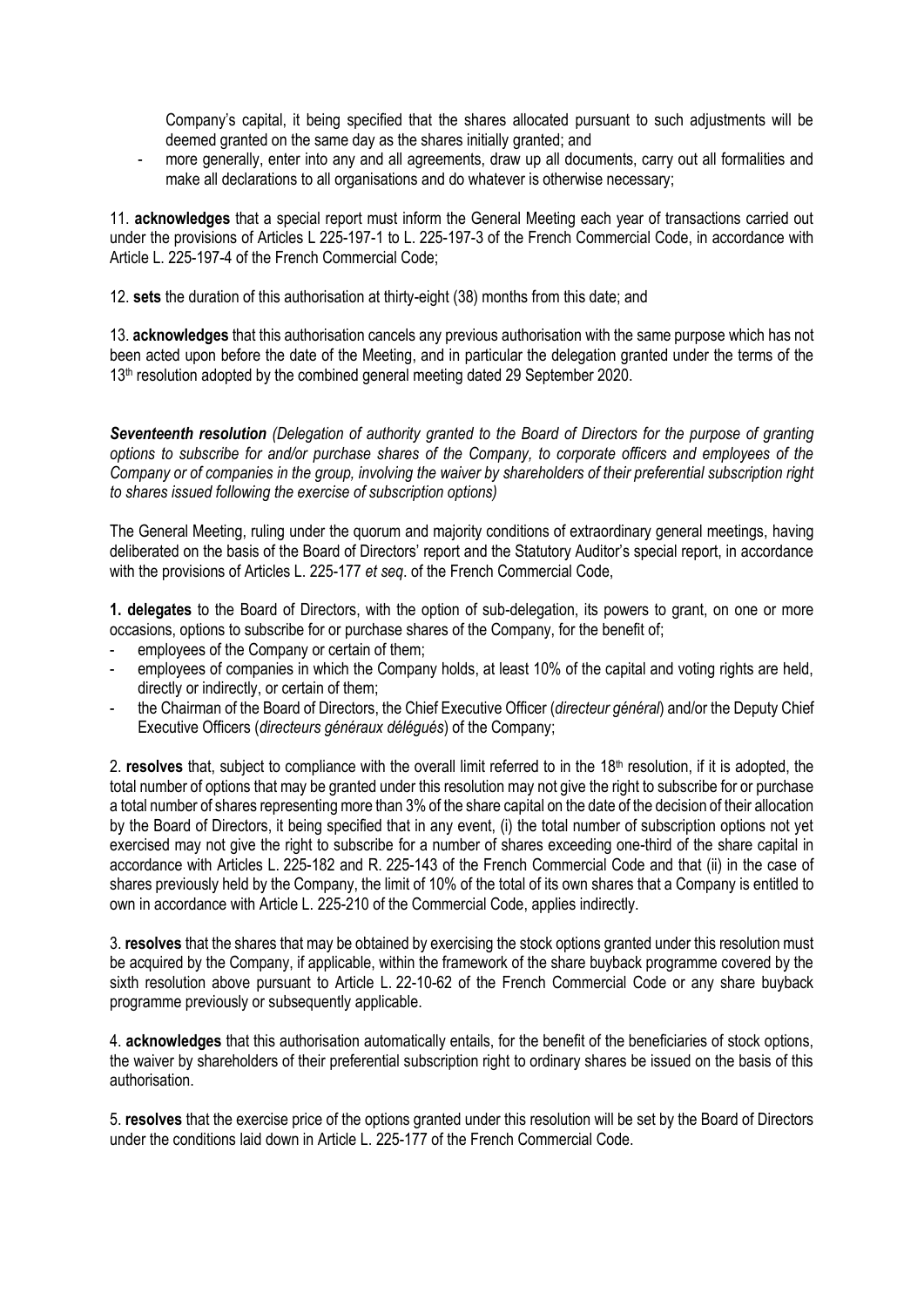6. **resolves** that the options allocated must be exercised within a maximum period of 10 years from the date of their allocation by the Board of Directors.

7. **grants**, as necessary, all powers to the Board of Directors, with the option of subdelegation under the conditions provided for by law and regulations, to implement this resolution and this authorisation, and in particular to:

- set, under the legal conditions and limits, the dates on which the options are granted;
- determine the list of beneficiaries of options, the number of options allocated to each of them, the terms of the allocation and exercise of options;
- set the conditions for exercising the options and in particular limiting, restricting or prohibiting (a) the exercise of the options (in particular, where applicable, providing for presence or performance conditions to be met) or (b) the sale of the shares obtained by exercising options during certain periods or as from the date of certain events; such decision (i) relating to either all or part of the options and (ii) concerning either all or part of the beneficiaries;
- set the conditions under which the price and/or the number of shares to be subscribed for or purchased will be adjusted in the cases provided for by law; and
- in the event options to subscribe are granted, to make the capital increases, determine the nature and amounts of the sums necessary for the creation of said shares, record the completion of the Company's capital increases resulting from the exercise of such stock options and make the corresponding amendments to the Articles of Association;
- more generally, enter into any and all agreements, draw up all documents, record all capital increases following the exercise of options, modify the Articles of Association accordingly, if necessary, carry out all formalities and all declarations to all bodies and do whatever is otherwise necessary.

8. **acknowledges** that a special report must inform the General Meeting each year of transactions carried out under the provisions of this resolution,

9. **sets** the duration of this authorisation at thirty-eight (38) months from this date; and

.

10. **acknowledges** that this authorisation cancels any previous authorisation with the same purpose which has not been acted upon before the date of the Meeting, and in particular the delegation granted under the terms of the 14<sup>th</sup> resolution adopted by the combined general meeting dated 29 September 2020.

*Eighteenth resolution (Overall limit on delegations relating to free shares and subscription or purchase options)*

The General Meeting, ruling under the quorum and majority conditions of extraordinary general meetings, having deliberated, resolves that the total amount of the capital increases that may be carried out immediately and/or in the future by virtue of the sixteenth and seventeenth resolutions of this Meeting may not exceed 3% of the capital on the date of allocation of the free shares or of the stock options, as the case may be.

*Nineteenth resolution (Delegation of authority to the Board of Directors for the purpose of issuing ordinary shares of the Company and/or transferable securities giving access to the share capital of the Company, with cancellation of shareholders' preferential subscription rights in favour of specific categories of persons)*

The General Meeting, ruling under the quorum and majority conditions of extraordinary general meetings, having deliberated on the basis of the Board of Directors' report and the Statutory Auditor's special report, in accordance with Articles L. 225-129 to L. 225-129-6, L. 225-135, L. 225-138, L. 228-91 *et seq*. of the French Commercial Code,

1. **Delegates** to the Board of Directors, with the power to sub-delegate, its power to decide to issue, without preferential subscription rights, on one or more occasions, in the proportions and at the times of its choosing, both in France and internationally, ordinary shares or any other transferable securities giving access to the capital of the Company, said transferable securities being able to be issued in euros, in foreign currency or in any monetary unit established by reference to several currencies, said shares conferring the same rights as existing shares, subject to the date of their dividend rights;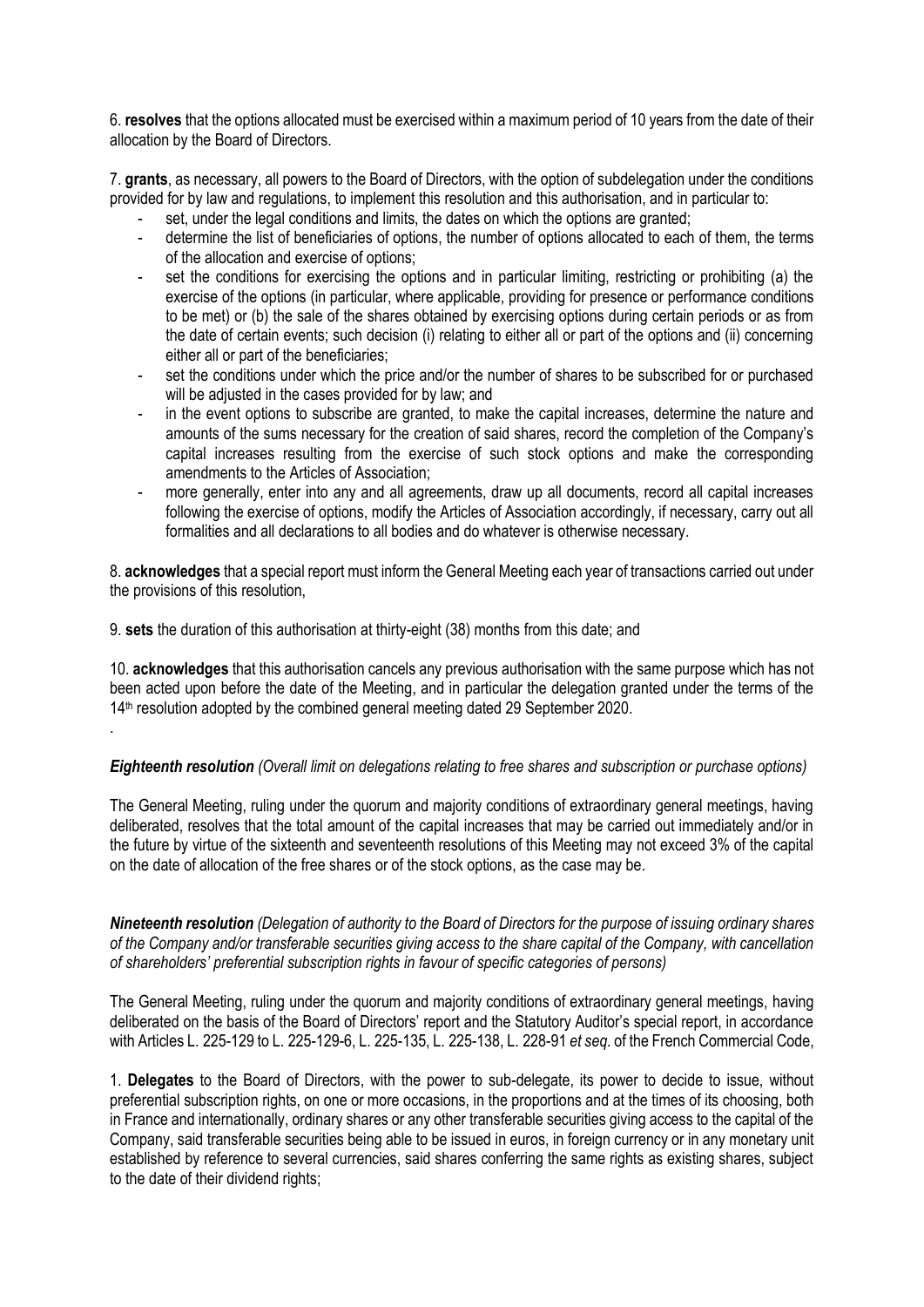2. **Resolves** that the Board of Directors may set the rights to the shares and/or securities giving access to the capital of the Company; however, it **resolves** that any issue of preference shares and securities giving access to preference shares is expressly excluded;

3. **Resolves** that the nominal amount of the capital increases that may be carried out by virtue of this delegation, immediately or in the future, may not exceed a total nominal amount of 1,412,524.96 euros, or its equivalent in foreign currency, it being specified that this amount will be deducted from the overall nominal ceiling of 1,624,403.70 euros provided for in the 24<sup>th</sup> resolution and that this amount does not take into account the adjustments that may be made in accordance with the applicable legal and regulatory provisions and, where applicable, the contractual stipulations providing for other cases of adjustment, to preserve the rights of the holders of transferable securities or other rights giving access to the capital:

4. **Decides** that the subscription price of shares and/or securities giving access to the capital of the Company may be settled either in cash or by offsetting claims against the Company;

5. **Resolves** to cancel shareholders' preferential subscription rights to the securities that are the subject of this resolution and to reserve shares and other securities issued pursuant to this resolution for the benefit of following categories of beneficiaries, namely:

Natural persons, corporations or French or foreign investment funds who have invested more than 2.5 million euros during the 36 months preceding the issue in question, in the life sciences or technologies sectors,

and/or

Strategic or financial partners of the Company, located in France or abroad, having entered into or being in the process of entering into one or more commercial (development, co-development, distribution, manufacturing, etc.) or financing partnerships or agreements with the Company (or a subsidiary) and/or any company that such partners control, that controls such partners or that are controlled by the same person(s) as such partners, directly or indirectly, within the meaning of Article L. 233-3 of the French Commercial Code,

6. **Acknowledges** that if subscriptions are not sufficient to cover the entire issue of shares or securities, the Board of Directors may limit the amount of the transaction to the amount of subscriptions received, provided such subscriptions represents at least 75% of the issue;

7. **Acknowledges** that this delegation automatically entails the waiver by shareholders of their preferential subscription right to shares or securities giving access to the capital to which these securities entitle holders immediately or in the future in favour of holders of securities issued pursuant to this resolution and giving access to the capital of the Company;

8. **Resolves** that the subscription price of the shares issued pursuant to this delegation must be at least equal to the volume-weighted average share price on Euronext Growth or on AIM (at the choice of the Board of directors) chosen from a period comprising between five and thirty consecutive trading sessions among the thirty trading sessions preceding the setting of the subscription price, possibly reduced by a maximum discount of 20%, after adjustment of this amount -if needed- to take into account the difference in dividend rights;

9. **Resolves** that the subscription price of the securities giving access to the capital must be such that the sum received immediately by the Company, immediately and/or subsequently, for each share issued under the terms and conditions of such other securities, is at least equal to the subscription price defined in the paragraph above;

10. **Resolves** that the Board of Directors shall have all powers to implement this delegation of authority and, in particular, to: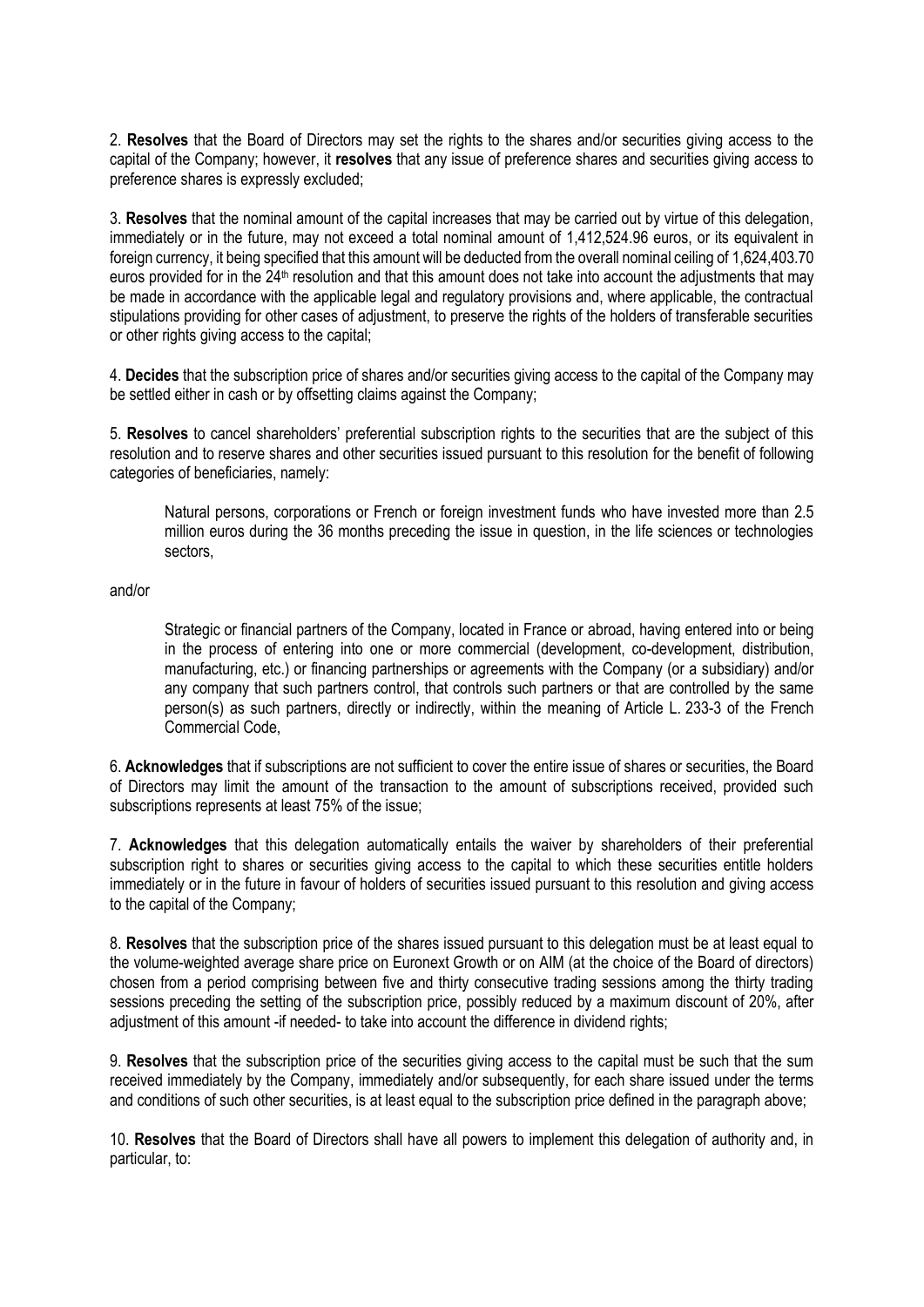- decide to issue securities, set the terms and conditions of transactions, determine the form and characteristics of the securities to be issued and set the subscription conditions, the terms of their payment, the date from which they carry dividend rights (which may be retroactive), the terms pursuant to which the securities issued on the basis of this delegation will give access to ordinary shares of the Company;
- suspend, where necessary, the exercise of the rights attached to such securities for a maximum period of three (3) months;
- draw up the list of the beneficiary or beneficiaries of the cancellation of the preferential subscription right within the categories defined in paragraph 5 of this resolution as well as the number of shares or securities allocated to each of them;
- charge the amount relating to these capital increases to "share premiums" and draw from the same account, if it deems it appropriate, the sums required to bring the legal reserve to one-tenth of the new share capital after each issue;
- record the completion of the capital increase, make the corresponding modification of the Articles of Association and perform, directly or through an agent, all operations and formalities related to the capital increases carried out pursuant to this authorisation;
- take all measures and perform all the requisite formalities for the admission of the securities thus issued to trading on Euronext Growth Paris and any other market on which the Company's shares may then be listed,

11. **Acknowledges** that, in the event that the Board of Directors uses the delegation of authority conferred on it in this resolution, the Board of Directors, in accordance with the legal and regulatory provisions, will report on the use made of the authorisations granted in this resolution to the next Ordinary General Meeting; and

12. The delegation thus granted to the Board of Directors is valid for a period of 18 months from the date of this meeting.

13. This delegation supersedes any previous delegation with the same purpose which has not been acted upon before the date of the Meeting and in particular the delegation granted under the terms of the 16th resolution adopted by the combined general meeting dated 29 September 2020.

*Twentieth resolution (Delegation of authority to the Board of Directors for the purpose of issuing ordinary shares of the Company and/or transferable securities giving access to the share capital of the Company, with cancellation of shareholders' preferential subscription rights through an offer referred to in Article L411-2 of the Monetary and Financial Code (private placements))*

The General Meeting, ruling under the quorum and majority conditions of extraordinary general meetings, having deliberated on the basis of the Board of Directors' report and the Statutory Auditor's special report, ruling within the framework of Articles L225-129 et seq. of the Commercial Code, and in particular Articles L225-129-2, L225-135, L225-135-1, L225-136 and L228-91 of the said Code, and Article L411-2 of the Monetary and Financial Code:

1. **Delegates** to the Board of Directors, with the power to sub-delegate, its power to decide to issue, through an offer referred to in Article L411-2 of the Monetary and Financial Code, without preferential subscription rights, on one or more occasions, in the proportions and at the times of its choosing, both in France and internationally, ordinary shares or any other transferable securities giving access to the capital of the Company, said transferable securities being able to be issued in euros, in foreign currency or in any monetary unit established by reference to several currencies, said shares conferring the same rights as existing shares, subject to the date of their dividend rights;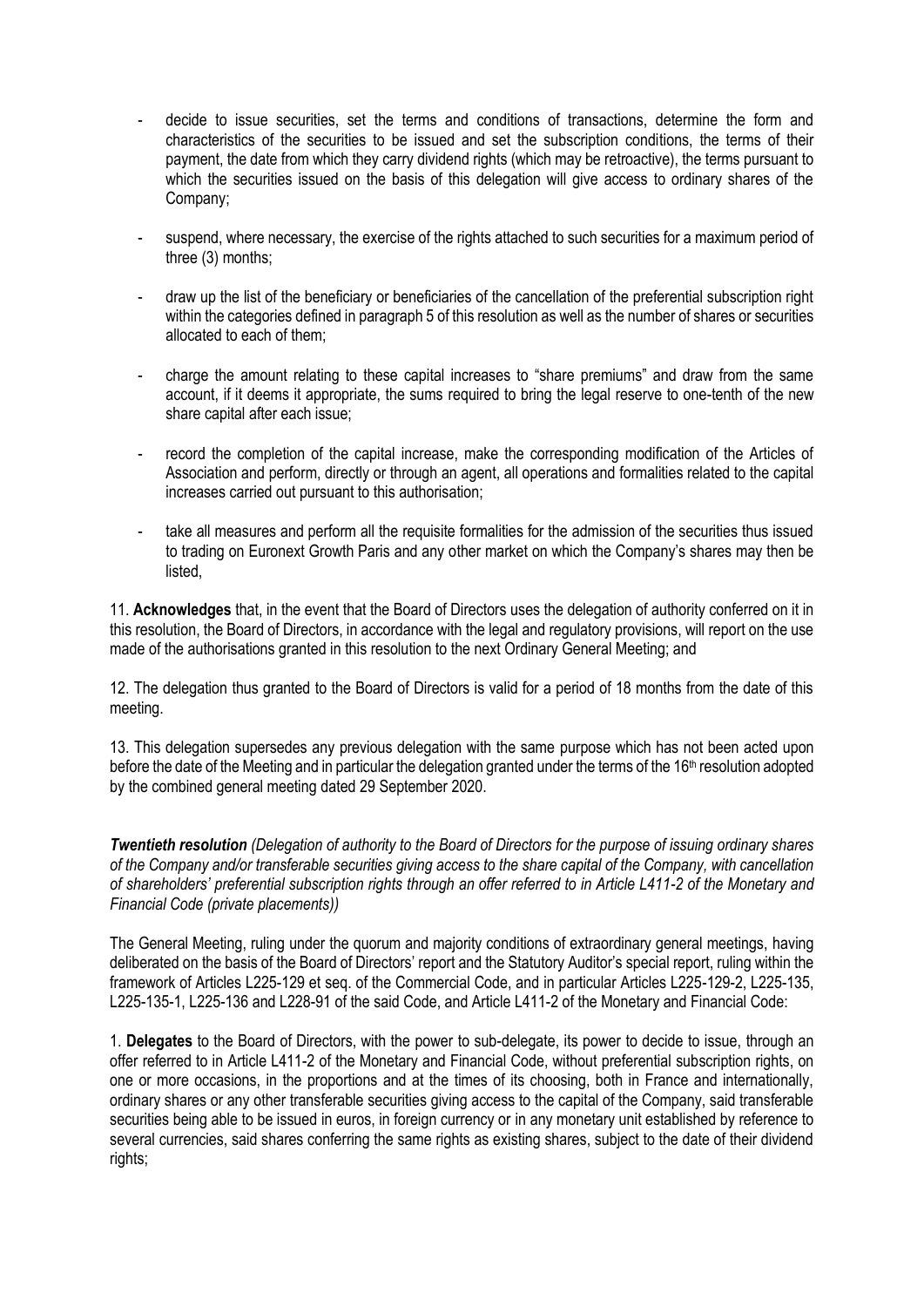2. **Resolves** that the Board of Directors may set the rights to the shares and/or securities giving access to the capital of the Company; however, it resolves that any issue of preference shares and securities giving access to preference shares is expressly excluded;

3. **Resolves** that the nominal amount of the capital increases that may be carried out by virtue of this delegation, immediately or in the future, may not exceed:

- 20% of the share capital per year, and
- a total nominal amount of 1,412,524.96 euros, or its equivalent in foreign currency, it being specified that this amount will be deducted from the overall nominal ceiling of 1,624,403.70 euros provided for in the 24<sup>th</sup> resolution and that this amount does not take into account the adjustments that may be made in accordance with the applicable legal and regulatory provisions and, where applicable, the contractual stipulations providing for other cases of adjustment, to preserve the rights of the holders of transferable securities or other rights giving access to the capital;

4. **Decides** that the subscription price of shares and/or securities giving access to the capital of the Company may be settled either in cash or by offsetting claims against the Company;

5. **Resolves** to cancel shareholders' preferential subscription rights to the securities to be issued by the Company by virtue of this delegation of authority;

6. **Takes note** that the securities issues that may be carried out pursuant to this delegation shall be addressed exclusively to (i) persons providing portfolio management services on behalf of third parties, (ii) qualified investors, and/or (iii) a restricted circle of investors within the meaning of Article D411-4 of the French Monetary and Financial Code, provided that such investors act on their own behalf;

7. **Acknowledges** that if subscriptions are not sufficient to cover the entire issue of shares or securities, the Board of Directors may limit the amount of the transaction to the amount of subscriptions received, provided such subscriptions represents at least 75% of the issue;

8. **Acknowledges** that this delegation automatically entails the waiver by shareholders of their preferential subscription right to shares or securities giving access to the capital to which these securities entitle holders immediately or in the future in favour of holders of securities issued pursuant to this resolution and giving access to the capital of the Company;

9. **Resolves** that the issue price of the shares issued pursuant to this delegation must be at least equal to the volume-weighted average share price on Euronext Growth or on AIM (at the choice of the Board of directors) chosen from a period comprising between five and thirty consecutive trading sessions among the thirty trading sessions preceding the setting of the issue price, possibly reduced by a maximum discount of 20%, after adjustment of this amount as needed to take into account the difference in dividend rights;

10. **Resolves** that the subscription price of the securities giving access to the capital must be such that the sum received immediately by the Company, immediately and/or subsequently, for each share issued under the terms and conditions of such other securities, is at least equal to the subscription price defined in the paragraph above;

11. **Resolves** that the Board of Directors shall have all powers to implement this delegation of authority and, in particular, to:

- decide to issue securities, set the terms and conditions of transactions, determine the form and characteristics of the securities to be issued and set the subscription conditions, the terms of their payment, the date from which they carry dividend rights (which may be retroactive), the terms pursuant to which the securities issued on the basis of this delegation will give access to ordinary shares of the Company;
- suspend, where necessary, the exercise of the rights attached to such securities for a maximum period of three (3) months;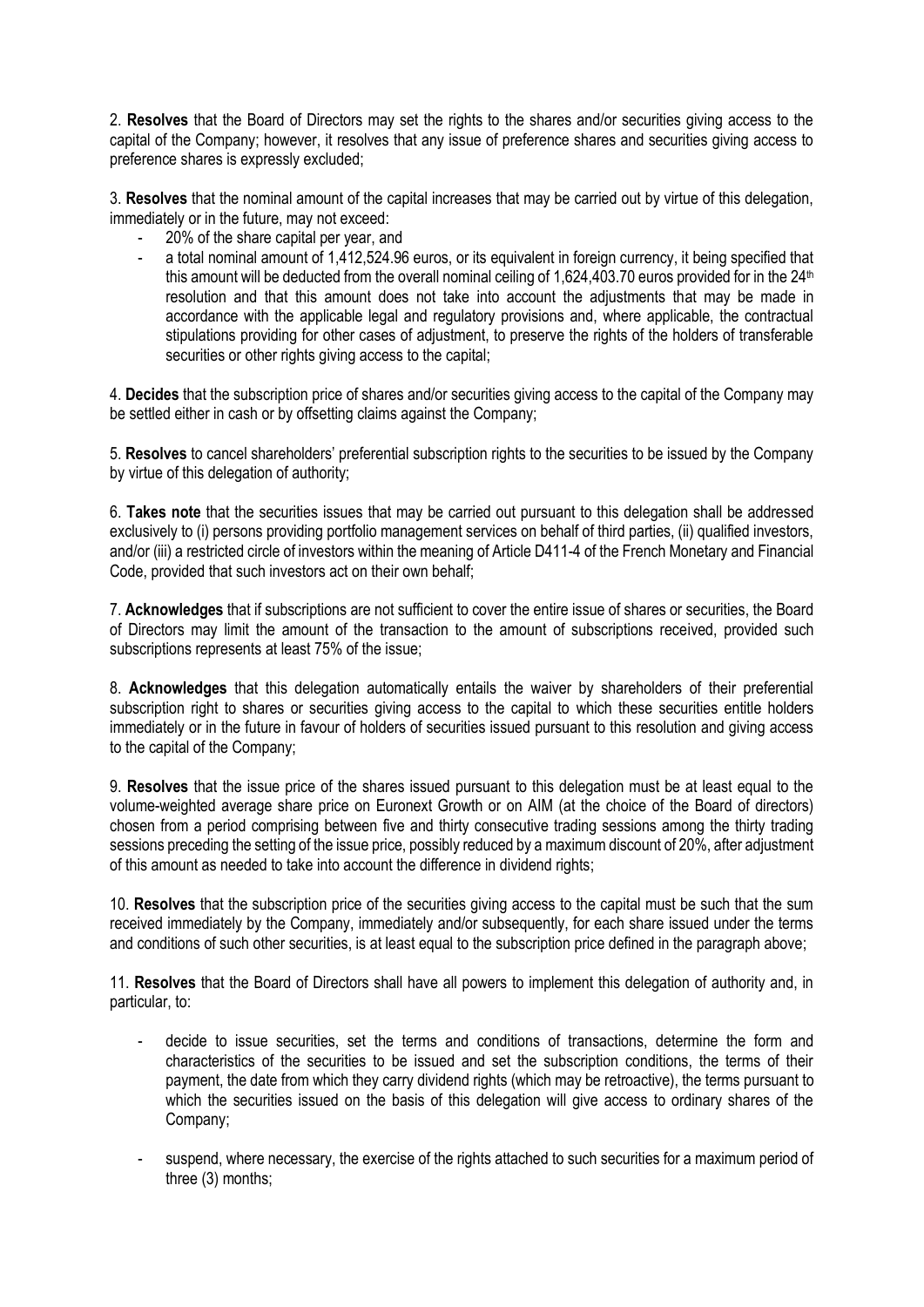- draw up the list of the beneficiary or beneficiaries of the "private placement" made pursuant to this delegation as well as the number of shares or securities allocated to each of them;
- charge the amount relating to these capital increases to "share premiums" and draw from the same account, if it deems it appropriate, the sums required to bring the legal reserve to one-tenth of the new share capital after each issue;
- record the completion of the capital increase, make the corresponding modification of the Articles of Association and perform, directly or through an agent, all operations and formalities related to the capital increases carried out pursuant to this authorisation;
- take all measures and perform all the requisite formalities for the admission of the securities thus issued to trading on Euronext Growth Paris and any other market on which the Company's shares may then be listed,

12. **Acknowledges** that, in the event that the Board of Directors uses the delegation of authority conferred on it in this resolution, the Board of Directors, in accordance with the legal and regulatory provisions, will report on the use made of the authorisations granted in this resolution to the next Ordinary General Meeting; and

13. The delegation thus granted to the Board of Directors is valid for a period of 26 months from the date of this meeting.

*Twenty-first resolution (Delegation of authority to the Board of Directors for the purpose of issuing ordinary shares and/or transferable securities giving immediate and/or deferred access to the capital of the Company, with cancellation of shareholders' preferential subscription rights and public offerings)*

The General Meeting, ruling under the quorum and majority conditions of extraordinary general meetings, having deliberated on the basis of the Board of Directors' report and the Statutory Auditor's special report, in accordance with the provisions of Articles L. 225-129, L. 225-129-2, L. 22-10-49, L. 225-135, L. 225-136 and L. 228-91 *et seq*. of the French Commercial Code:

1. **Delegates** to the Board of Directors, with the power to sub-delegate, its power to decide to issue, without preferential subscription rights, by way of a public offering, on one or more occasions, in the proportions and at the times of its choosing, both in France and internationally, ordinary shares of the Company or equity securities giving access to other equity securities or entitling holders to the allocation of debt securities, and/or transferable securities (notably including all debt securities) giving access to equity securities of the Company, said transferable securities being able to be issued in euros, in foreign currency or in any monetary unit established by reference to several currencies, said shares conferring the same rights as existing shares, subject to the date of their dividend rights;

2. **Resolves** that the Board of Directors may set the rights to the shares and/or securities giving access to the capital of the Company; however, it resolves that any issue of preference shares and securities giving access to preference shares is expressly excluded;

3. **Resolves** that issues that may be performed pursuant to this resolution may be carried out by way of public offerings;

4. **Resolves** that the nominal amount of the capital increases that may be carried out by virtue of this delegation, immediately or in the future, may not exceed a total nominal amount of 1,412,524.96 euros, or its equivalent in foreign currency, it being specified that this amount will be deducted from the overall nominal ceiling of 1,624,403.70 euros provided for in the  $24<sup>th</sup>$  resolution and that this amount does not take into account the adjustments that may be made in accordance with the applicable legal and regulatory provisions and, where applicable, the contractual stipulations providing for other cases of adjustment, to preserve the rights of the holders of transferable securities or other rights giving access to the capital;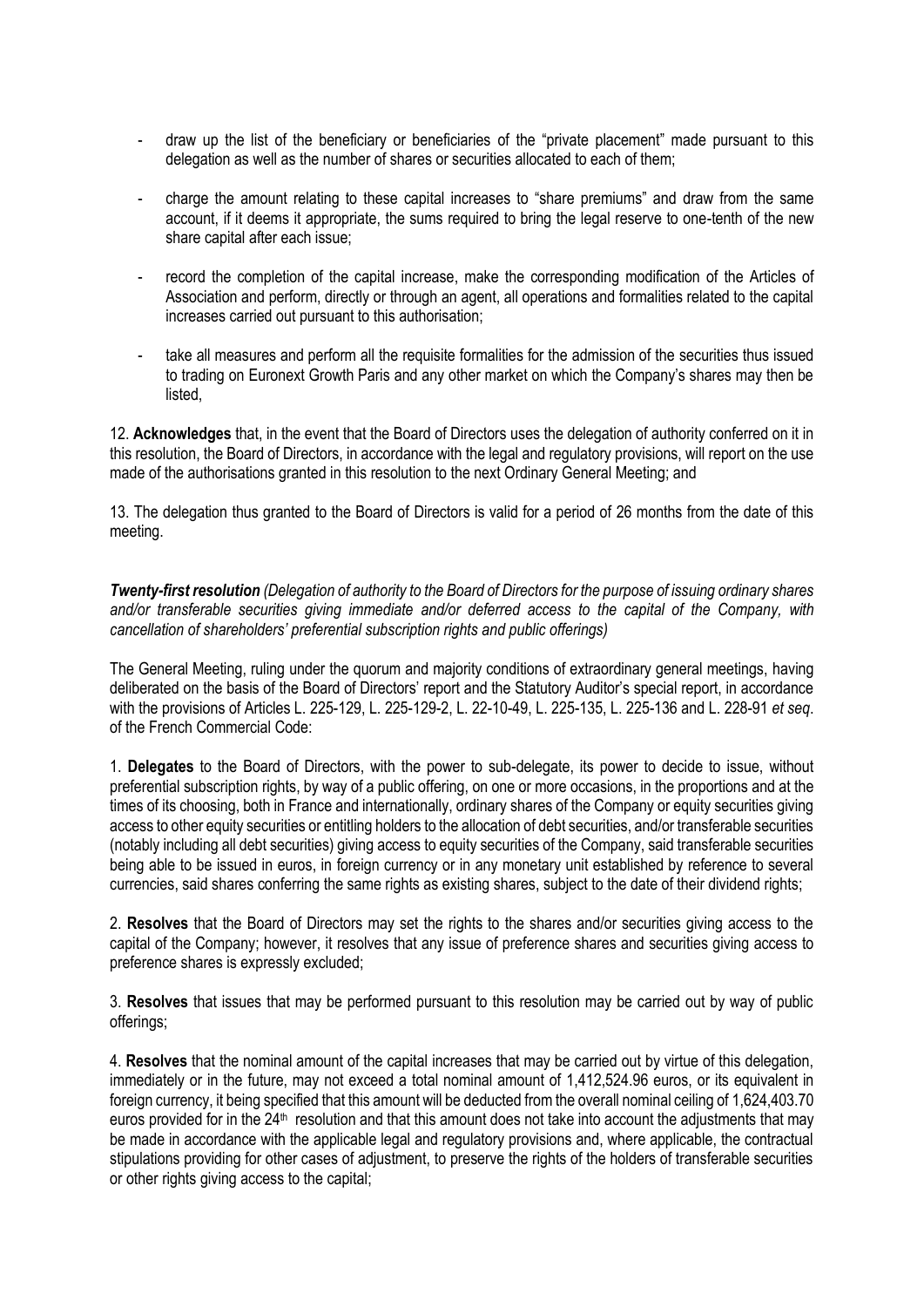5. **Decides** that the subscription price of shares and/or securities giving access to the capital of the Company may be settled either in cash or by offsetting claims against the Company;

6. **Resolves** to cancel shareholders' preferential subscription rights to the securities to be issued by the Company by virtue of this delegation of authority;

7. **Acknowledges** that if subscriptions are not sufficient to cover the entire issue of shares or securities, the Board of Directors may limit the amount of the transaction to the amount of subscriptions received, provided such subscriptions represents at least 75% of the issue;

8. **Acknowledges** that this delegation automatically entails the waiver by shareholders of their preferential subscription right to shares or securities giving access to the capital to which these securities entitle holders immediately or in the future in favour of holders of securities issued pursuant to this resolution and giving access to the capital of the Company;

10. **Resolves** that the issue price of the shares issued pursuant to this delegation must be at least equal to the volume-weighted average share price on Euronext Growth or on AIM (at the choice of the Board of directors) chosen from a period comprising between five and thirty consecutive trading sessions among the thirty trading sessions preceding the setting of the issue price, possibly reduced by a maximum discount of 20%, after adjustment of this amount as needed to take into account the difference in dividend rights;

11. **Resolves** that the subscription price of the securities giving access to the capital must be such that the sum received immediately by the Company, immediately and/or subsequently, for each share issued under the terms and conditions of such other securities, is at least equal to the subscription price defined in the paragraph above;

12. **Resolves** that the Board of Directors shall have all powers to implement this delegation of authority and, in particular, to:

- decide to issue securities, set the terms and conditions of transactions, determine the form and characteristics of the securities to be issued and set the subscription conditions, the terms of their payment, the date from which they carry dividend rights (which may be retroactive), the terms pursuant to which the securities issued on the basis of this delegation will give access to ordinary shares of the Company;
- suspend, where necessary, the exercise of the rights attached to such securities for a maximum period of three (3) months;
- charge the amount relating to these capital increases to "share premiums" and draw from the same account, if it deems it appropriate, the sums required to bring the legal reserve to one-tenth of the new share capital after each issue;
- record the completion of the capital increase, make the corresponding modification of the Articles of Association and perform, directly or through an agent, all operations and formalities related to the capital increases carried out pursuant to this authorisation;
- subsequently ensure the preservation of the rights of holders of transferable securities giving deferred access to the capital of the Company issued pursuant to this delegation, in accordance with legal and regulatory provisions and, where applicable, the applicable contractual stipulations;
- take all measures and perform all the requisite formalities for the admission of the securities thus issued to trading on Euronext Growth Paris and any other market on which the Company's shares may then be listed,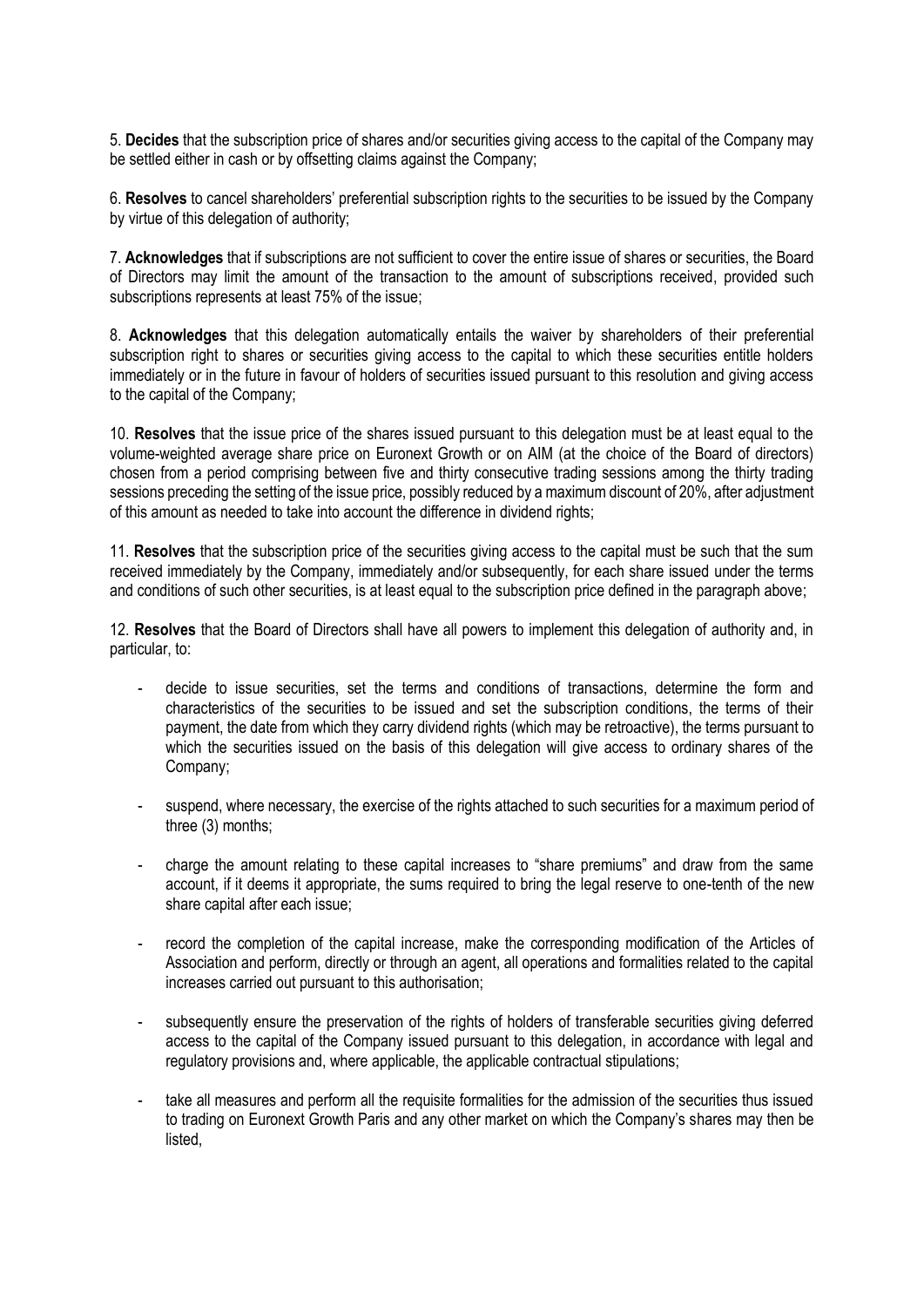13. **Acknowledges** that, in the event that the Board of Directors uses the delegation of authority conferred on it in this resolution, the Board of Directors, in accordance with the legal and regulatory provisions, will report on the use made of the authorisations granted in this resolution to the next Ordinary General Meeting;

14. The delegation granted to the Board of Directors pursuant to this resolution is valid for a period of 18 months from the date of this Meeting.

15. This delegation supersedes any previous delegation with the same purpose which has not been acted upon before the date of the Meeting and in particular the delegation granted under the terms of the 18<sup>th</sup> resolution adopted by the combined general meeting dated 29 September 2020.

*Twenty-second resolution (Delegation of authority to the Board of Directors for the purpose of issuing ordinary shares of the Company and/or transferable securities giving access to the share capital of the Company, with preferential subscription rights)* 

The General Meeting, ruling under the quorum and majority conditions of extraordinary general meetings, having deliberated on the basis of the Board of Directors' report and the Statutory Auditor's special report, in accordance with Articles L. 225-129 and Seq., L. 225-30, L. 228-91 and seq. of the French Commercial Code:

1. **Delegates** to the Board of Directors, with the power to sub-delegate, its power to decide to issue, with preferential subscription rights, on one or more occasions, in the proportions and at the times of its choosing, both in France and internationally, ordinary shares or any other transferable securities giving access to the capital of the Company, to be subscribed for in cash, said shares conferring the same rights as existing shares, subject to the date of their dividend rights;

2. **Resolves** that the Board of Directors may set the rights to the shares and/or securities giving access to the capital of the Company; however, it resolves that any issue of preference shares and securities giving access to preference shares is expressly excluded;

3. **Resolves** that the nominal amount of the capital increases that may be carried out by virtue of this delegation, immediately or in the future, may not exceed a total nominal amount of 1,412,524.96 euros, or its equivalent in foreign currency, it being specified that this amount will be deducted from the overall nominal ceiling of 1,624,403.70 euros provided for in the 24<sup>th</sup> resolution and that this amount does not take into account the adjustments that may be made in accordance with the applicable legal and regulatory provisions and, where applicable, the contractual stipulations providing for other cases of adjustment, to preserve the rights of the holders of transferable securities or other rights giving access to the capital;

4. **Decides** that the issue(s) shall be reserved in preference to the shareholders who may subscribe to proportion to the number of shares they hold in accordance with the conditions provided for in Article L.225-132 of the French Commercial Code;

5. **Acknowledges** that if subscriptions are not sufficient to cover the entire issue of shares or securities, the Board of Directors may limit the amount of the transaction to the amount of subscriptions received, provided such subscriptions represents at least 75% of the issue;

6. **Resolves** that the issue price of the shares issued pursuant to this delegation must be at least equal to the volume-weighted average share price on Euronext Growth or on AIM (at the choice of the Board of directors) chosen from a period comprising between five and thirty consecutive trading sessions among the thirty trading sessions preceding the setting of the issue price, possibly reduced by a maximum discount of 20%, after adjustment of this amount as needed to take into account the difference in dividend rights;

7. **Resolves** that the subscription price of the securities giving access to the capital must be such that the sum received immediately by the Company, immediately and/or subsequently, for each share issued under the terms and conditions of such other securities, is at least equal to the subscription price defined in the paragraph above;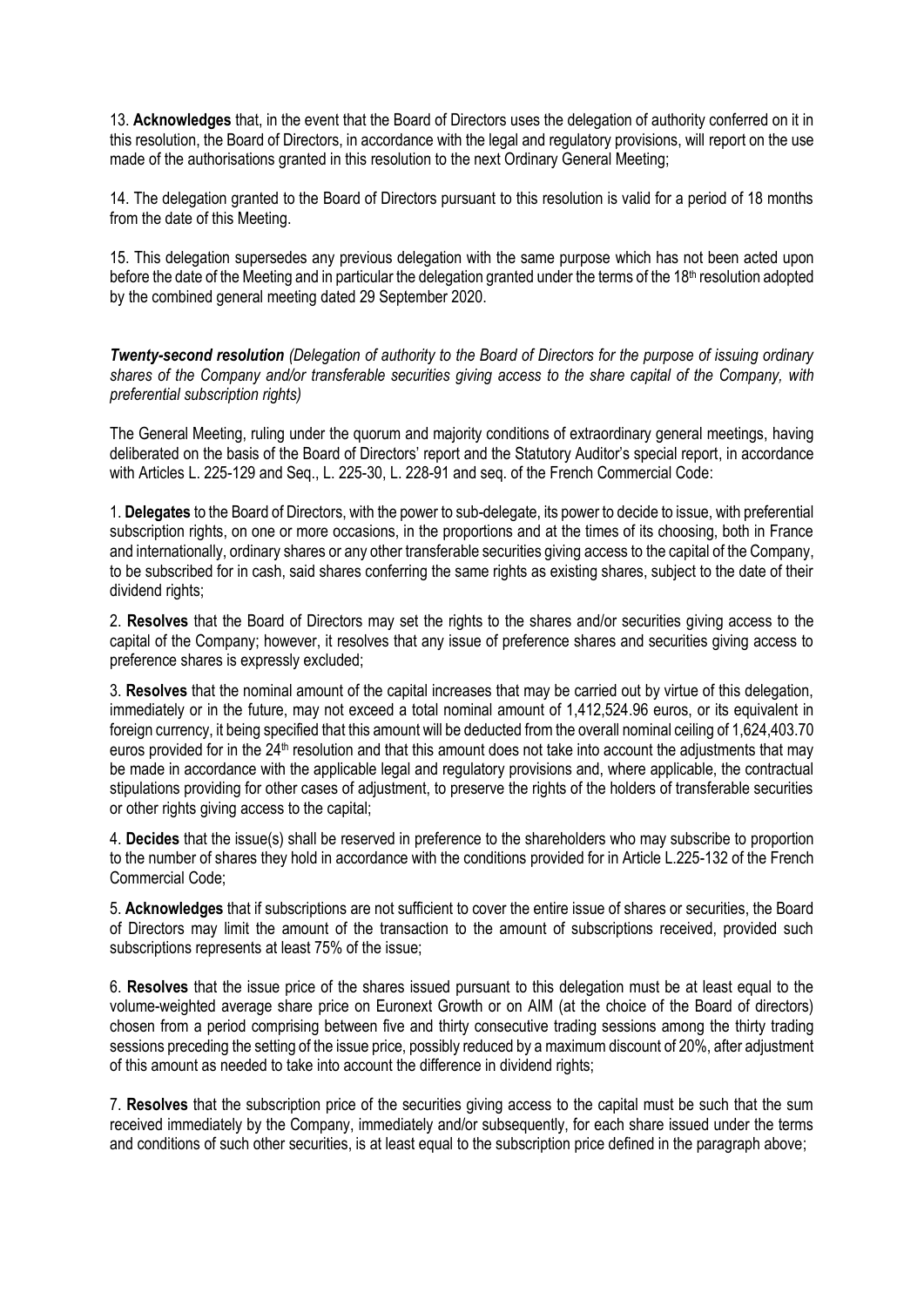8. **Resolves** that shareholders may exercise, under the conditions provided by law, their preferential subscription right on an irreducible basis. In addition, the Board of Directors shall have the power to confer on shareholders the right to subscribe on a reducible basis for a greater number of securities than they are able to subscribe for on an irreducible basis, in proportion to the subscription rights available to them and, in any event, within the limit of their demand; if subscriptions on an irreducible basis and, where applicable, on a reducible basis, are not sufficient to cover the entire issue of shares as defined above, the Board of Directors may use, in the order it deems appropriate, one and/or other of the options offered by Article L. 225-134 of the French Commercial Code;

9. **Resolves** that the Board of Directors shall have all powers, with the power to sub-delegate under the conditions provided by law, to implement this delegation of authority and, in particular, to:

- decide to issue securities, set the terms and conditions of transactions, determine the form and characteristics of the securities to be issued and set the subscription conditions, the terms of their payment, the date from which they carry dividend rights (which may be retroactive), the terms pursuant to which the securities issued on the basis of this delegation will give access to ordinary shares of the Company;
- suspend, where necessary, the exercise of the rights attached to such securities for a maximum period of three (3) months;
- charge the amount relating to these capital increases to "share premiums" and draw from the same account, if it deems it appropriate, the sums required to bring the legal reserve to one-tenth of the new share capital after each issue;
- record the completion of the capital increase, make the corresponding modification of the Articles of Association and perform, directly or through an agent, all operations and formalities related to the capital increases carried out pursuant to this authorisation;
- subsequently ensure the preservation of the rights of holders of transferable securities giving deferred access to the capital of the Company issued pursuant to this delegation, in accordance with legal and regulatory provisions and, where applicable, the applicable contractual stipulations;
- take all measures and perform all the requisite formalities for the admission of the securities thus issued to trading on Euronext Growth Paris and any other market on which the Company's shares may then be listed,
- in addition, the Board of Directors may generally take all necessary measures and conclude all agreements to achieve the successful completion of the prospective issue, complete all formalities required for the admission of the issued shares to trading on Euronext Growth or any other market;

10. **Acknowledges** that, in the event that the Board of Directors uses the delegation of authority conferred on it in this resolution, it will report to the first ordinary General Meeting held after implementation of said delegation of authority, in accordance with the legal and regulatory provisions, on the use made of this delegation;

11. This delegation of authority is granted for a period of 26 months from the date of this Meeting.

12. This delegation supersedes any previous delegation with the same purpose which has not been acted upon before the date of the Meeting and in particular the delegation granted under the terms of the 19<sup>th</sup> resolution adopted by the combined general meeting dated 29 September 2020.

*Twenty-third resolution (Authorisation to the Board of Directors, in the event of a capital increase, with or without shareholders' preferential subscription rights, to increase the number of securities to be issued)*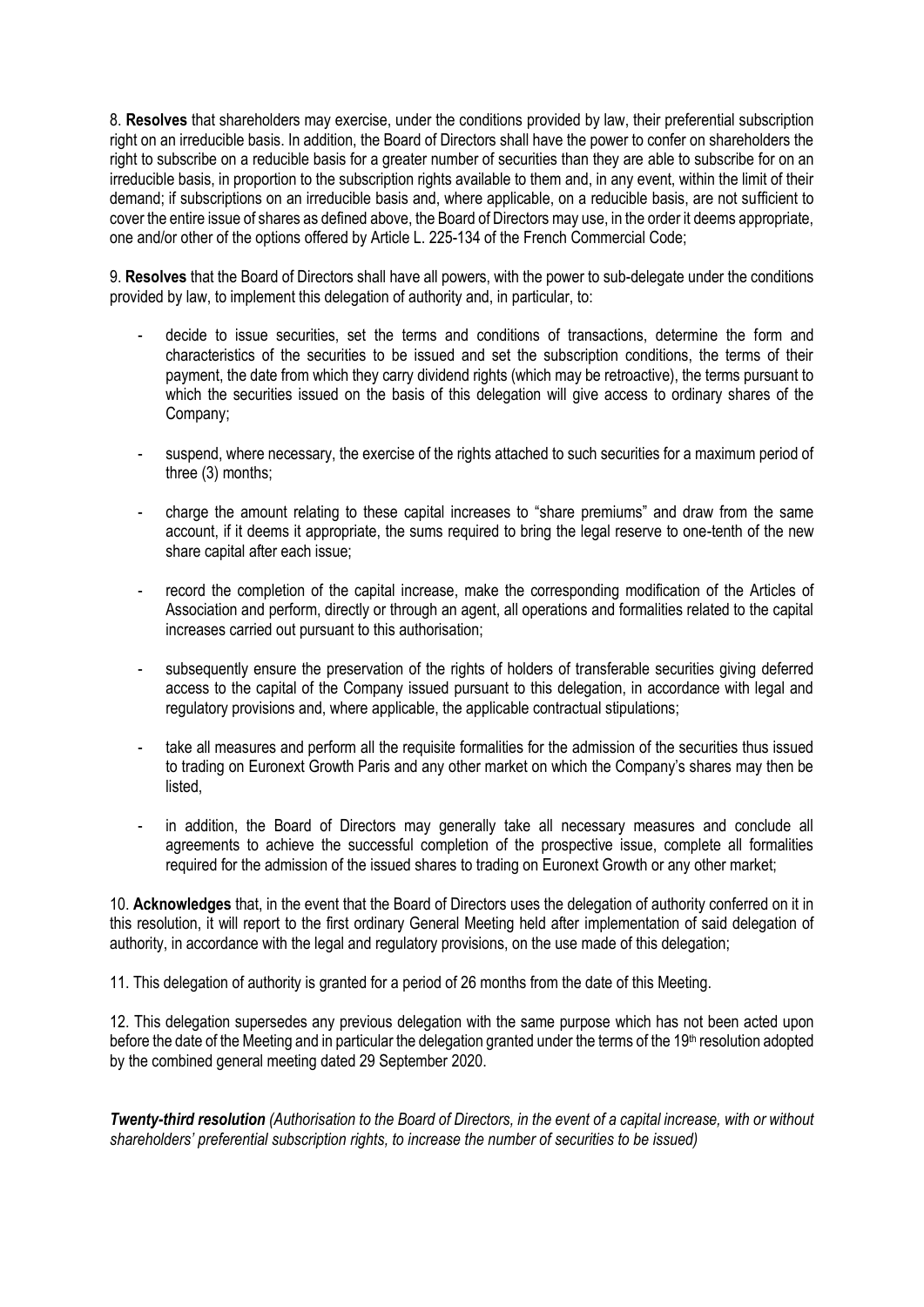The General Meeting, ruling under the quorum and majority conditions of extraordinary general meetings, having deliberated on the basis of the Board of Directors' report and the Statutory Auditor's special report, in accordance with the provisions of Article L. 225-135-1 of the French Commercial Code:

1. **Authorises** the Board of Directors, with the power to sub-delegate, to increase the number of securities to be issued for each of the issues with or without preferential subscription rights made pursuant to the 19<sup>th</sup> to 22<sup>nd</sup> resolutions of this Meeting, within thirty days of the closing of the subscription within the limit of 15% of the initial issue and at the same price as that set for the initial issue; and

2. **Resolves** that the maximum nominal amount of the capital increases that may be carried out pursuant to this delegation will be deducted from the overall nominal capital increase ceiling set in the 24<sup>th</sup> resolution of this Meeting;

3. The authorisation granted to the Board of Directors pursuant to this resolution is valid for a period of 26 months from the date of this Meeting.

# *Twenty-fourth resolution (Overall ceiling on delegations of authority)*

The General Meeting, ruling under the quorum and majority conditions of extraordinary general meetings, having deliberated on the basis of the Board of Directors' report and the Statutory Auditor's special report, **resolves** that the total amount of the capital increases that may be carried out immediately and/or in the future by virtue of the 19<sup>th</sup> to 22<sup>nd</sup> resolutions of this Meeting, may not exceed a total nominal amount of 1,624,403.70 euros (this amounts taking into account the greenshoe clause exercise), it being specified that this overall amount does not take into account the adjustments that may be made in accordance with the applicable legal and regulatory provisions, and where applicable, the contractual stipulations providing for other cases of adjustment, in order to preserve the rights of holders of transferable securities or other rights giving access to the capital.

*Twenty-fifth resolution (Delegation of authority to the Board of Directors for the purpose of issuing ordinary shares and/or securities giving access to the capital of the Company for the benefit of members of a company savings plan)*

The General Meeting, ruling under the quorum and majority conditions of extraordinary general meetings, having deliberated on the basis of of Board of Directors' report and the Statutory Auditor's special report, within the framework of the provisions of Articles L. 3332 -18 *et seq*. of the French Labour Code and of Article L. 225-138-1 of the French Commercial Code and in accordance with the provisions of Article L. 225-129-6 of the same Code:

1. **Delegates** to the Board of Directors all powers to increase, on one or more occasions, in the proportions and at the times of its choosing, the share capital of the Company by a maximum nominal amount of 2,600 euros, by issuing shares or other securities giving access to the Company's capital, reserved for members of a savings plan of the Company and of French or foreign companies related to it under the conditions set in Article L. 225-180 of the French Commercial Code and of Article L. 3344-1 of the French Labour Code;

2. **Resolves** that the subscription price for the new shares shall be set by the Board of Directors in accordance with the provisions of Article L.3332-20 of the French Labour Code, it being understood that the subscription price may include a discount, in relation to the value of the share determined by the Board of Directors, of respectively 30% and 40%, depending on whether the shares thus subscribed, directly or indirectly, correspond to assets whose period of unavailability, as set in the relevant company savings plan is less than 10 years or greater than or equal to 10 years;

3. The Board of Directors may also decide to replace all or part of the discount by the free allocation of shares or other securities giving access to the Company's capital, existing or to be issued, it being stipulated that the total benefit resulting from this allocation and, where applicable, the discount mentioned above, may not exceed the total benefit that members of the savings plan would have enjoyed if this difference had been 30% or 40% when the